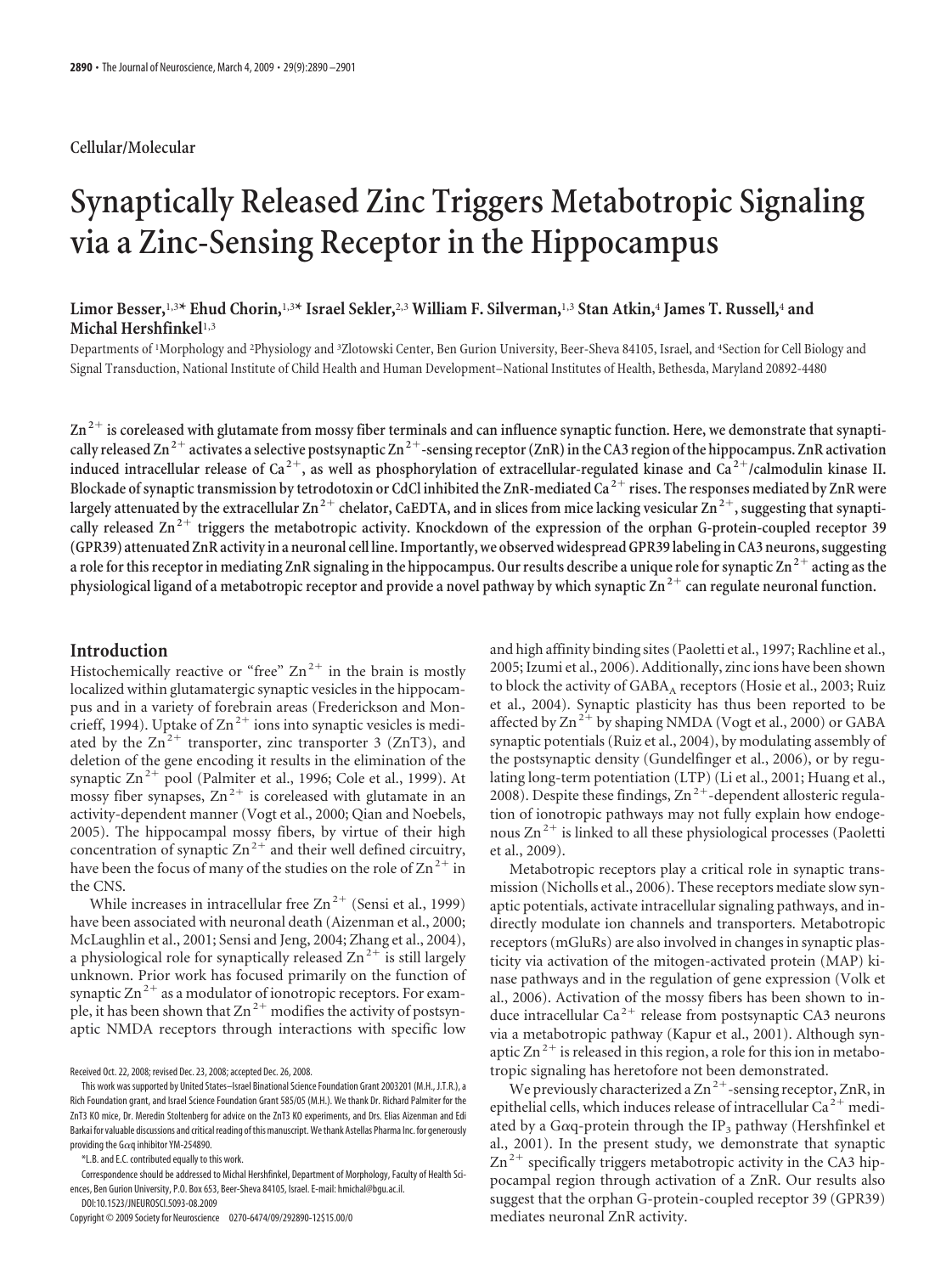#### **Materials and Methods**

*Slice preparation.* Experimental procedures were performed in accordance with protocols approved by the committee for the Ethical Care and Use of Animals in Research at Ben Gurion University. After decapitation, brains were quickly removed and placed into ice-cold (4°C) artificial CSF (ACSF). Coronal slices, 400  $\mu$ m thick, from mice postnatal day 8 (P8) to P16, were produced on a vibrating microtome (Campden Instruments) as described previously (Qian and Noebels, 2005; Frederickson et al., 2006). Slices were maintained at room temperature in ACSF for 1 h, containing the following (in mm): 124 NaCl, 3 KCl, 1.25  $NaH_2PO_4$ , 26 NaHCO<sub>3</sub>, 10 dextrose, 2 MgSO<sub>4</sub>, and 2 CaCl<sub>2</sub>, saturated with 95% O<sub>2</sub> and  $5\%$  CO<sub>2</sub>.

*Cell culture and GPR39 silencing.* Human neuroblastoma cells, SH-SY5Y, were cultured in DMEM as described previously (Kan et al., 2007). Cells were seeded on 10 mm glass coverslips to 80% confluency and imaged after 24 h as described below. For gene silencing experiments, cells were cotransfected with the silencing plasmids,  $3 \mu$ g of shGPR39 or  $shT$ 1R3, and 1  $\mu$ g YFP plasmid in 35 mm plates, using Lipofectamine 2000 as described by the manufacturer (Invitrogen), and imaged 48 h after transfection. The target sequence of the GPR39 for shRNA was CCATGGAGTTCTACAGCATtt and that of T1R3 was CUUAGGAUG-AAGGGGGACUtt.

*Fluorescence imaging.* Slices were loaded with the  $Ca^{2+}$  indicator Fura-2 A.M. (25  $\mu$ m, TefLabs) for imaging experiments, or Fluo-4 A.M. (25  $\mu$ M, Invitrogen), for confocal analysis, in the presence of 0.02% pluronic acid for 20 min, as described previously (Beierlein et al., 2002). The imaging system consisted of an upright fluorescence microscope (Olympus BX51; Olympus Optical), Polychrome II monochromator (TILL Photonics) and a SensiCam cooled charge-coupled device (PCO). Fluorescence imaging measurements were acquired with Imaging Workbench 2 (Axon Instruments) as described previously (Hershfinkel et al., 2001). The ratio of the Fura-2 fluorescence response excited at 340 and 380 nm was determined. Representative traces from each experiment, averaged over  ${\sim}60$  cells from at least 3 slices  ${\pm}$  SEM are shown. In some experiments, the intracellular  $Ca^{2+}$  concentration was determined by calibration of intracellular Ca<sup>2+</sup> in slices superfused with the calcium ionophore, Bromo-A23187, in the presence of 5 mm Ca<sup>2+</sup> ( $R_{\text{max}}$ ) or 5 m<sub>M</sub> EGTA ( $R_{\text{min}}$ ), as described previously (Grynkiewicz et al., 1985; Hershfinkel et al., 2001), using a  $K_d$  of 220 nm (for Fig. 1,  $R_{\text{max}} = 1.56$  and  $R_{\rm min}$  = 0.84, and for Fig. 6,  $R_{\rm max}$  = 1.62 and  $R_{\rm min}$  = 0.89).

Because calcium stores are often rapidly depleted, and store refilling may take several seconds, and because ZnR activity may undergo rapid desensitization, repetitive application of  $Zn^{2+}$  or electrical stimuli were avoided. We therefore monitored  $Ca^{2+}$  responses triggered by only a single stimulation per slice. If required, cells were preincubated in ACSF containing  $\text{Zn}^{2+}$  (for the desensitization protocol) or inhibitors before imaging. Slices were imaged within 15–30 min after loading with the intracellular dye, except for the desensitization experiment which required extended time for the recovery of the intracellular  $Ca^{2+}$ . In some of the experiments, the fluorescence response after stimulation remained at an elevated plateau or was followed by a slow rise, an effect that was more apparent in the presence of inhibitors, since the signal was attenuated but this nonrelated, elevated plateau persisted. This elevated fluorescence may arise from several factors, including activation of the store operated channels, continuous release of  $Ca^{2+}$  from the IP<sub>3</sub> sensitive store (Bianchi et al., 1999; Nakamura et al., 2000), or slow permeation of  $\text{Zn}^{2+}$ , or Cd<sup>2+</sup> (see Fig. 6*A*) via voltage sensitive Ca<sup>2+</sup> channels, leading to Fura-2 fluorescence (Hinkle et al., 1987).

The change in the fluorescence response, " $\Delta R$ ," was determined by subtracting the maximal signal after stimulation from the baseline signal. The  $\Delta R$  (the number of slices for each experiment is indicated in the figure legend) was averaged and is presented in the bar graphs. Statistical analyses were performed using a student's *t* test, compared with control or ANOVA with *post hoc* comparisons as relevant.

For studying the metal selectivity of the receptor, the  $\Delta R$  was obtained after application of each heavy metal in the presence or absence of the G $\alpha$ q inhibitor. The  $\Delta$ R obtained in the presence of the inhibitor was subtracted from the  $\Delta R$  measured in its absence, to eliminate the fluorescence response triggered via Gq-independent pathways. Thus, we determined the residual G $\alpha$ q-dependent fluorescent response triggered by the ions, which was marked as  $\Delta R_{\text{Gq}}$  inhibitor

Confocal imaging analysis was performed using slices loaded with the Ca<sup>2+</sup> indicator, Fluo-4 (5  $\mu$ m). Images were acquired by a Zeiss LSM 510 system using a  $20 \times$  objective (488 nm excitation). Changes in Fluo-4 signal were monitored after the application of  $\text{Zn}^{2+}$  and subsequently slices were washed and stained on stage with Sulforhodamine 101, SR101 (Sigma,  $1 \mu$ M in ACSF) (Nimmerjahn et al., 2004) for 2 min. The slices were subsequently rinsed in ACSF and imaged at an excitation wavelength of 540 nm.

Fluorescence imaging of cultured cells was performed as described previously (Hershfinkel et al., 2001). Cells were loaded with Fura-2 (3  $\mu$ м) for 20 min and allowed to recover for 30 min. Transfected cells were identified by monitoring YFP fluorescence (excitation at 480 nm) and  $Ca<sup>2+</sup>$  signals were monitored and averaged only on the transfected cells.

*Mossy fiber stimulation.* Transverse slices were prepared from mice at P8-P16 as described above, and imaged within 60-90 min to avoid synaptic  $Zn^{2+}$  depletion (Yin et al., 2002; Frederickson et al., 2006). Slices were loaded with Fura-2 as described above and intracellular Ca<sup>2-</sup> imaging was performed by digitally acquiring the fluorescent images every 3 s. A bipolar tungsten electrode placed near the hilus of the dentate gyrus was used to stimulate mossy fibers. Electrical stimuli (66 Hz, 100  $\mu$ A for 150 ms, total of 10 pulses) were delivered to the mossy fibers using Master-8 stimulator unit (A.M.P.I.), and intracellular Ca<sup>2+</sup> was monitored in the CA3 hippocampal region.

Desensitization protocol. Slices were pretreated with 75  $\mu$ M Zn<sup>2+</sup> for 15 min, washed, and allowed to recover in ACSF for 60 –100 min. Control slices were treated with ACSF for the same time period. Slices were then loaded with Fura-2 and imaged using the same protocol as above. Finally,  $\text{Zn}^{2+}$  (300  $\mu$ M) was reapplied and the Ca<sup>2+</sup> response compared between control and  $\text{Zn}^{2+}$ -pretreated slices.

*Immunohistochemical analysis.* For GPR39 labeling, mice were perfused intracardially with 1% sodium sulfide in PBS (50 ml) followed by 4% paraformaldehyde in PBS (50 ml) and 5  $\mu$ m paraffin-embedded sections were prepared. Sections were then deparaffinized in xylene and rehydrated in decreasing concentrations of ethanol. Antigen retrieval was achieved by boiling the slide-mounted sections in 0.01 M citric acid buffer, pH 6.0, in a microwave for 10 min. The sections were then rinsed in PBS, incubated in blocking solution for 30 min in room temperature, and incubated overnight in primary antibody. The following dilutions were used: rabbit anti-GPR39 (Novus Biological, 1:1000); NeuN (NeuN Alexa 488, Millipore, 1:500) and MAP2 (Santa Cruz Biotechnology, 1:200), at room temperature. After rinsing in PBS, the sections were incubated for 1 h with affinity-purified cy2 or cy3-conjugated goat antirabbit IgG (The Jackson Laboratory), rinsed in PBS, and mounted with anti-fade solution (Kierrkegaard). The tissue was imaged in a confocal microscope (Zeiss LSM 510) with 488 nm or 543 nm excitation wavelength for cy2 and cy3 staining, respectively.

For kinase phosphorylation analysis, 400  $\mu$ m slices were incubated with  $\text{Zn}^{2+}$  (100  $\mu$ M for 90 or 180 s). Some slices were pretreated with the G $\alpha$ q inhibitor (1  $\mu$ м, YM-254890, 10 min) or the ionotropic glutamate receptor (iGluR) inhibitors, CNQX (20  $\mu$ m) and AP5 (50  $\mu$ m), and the Ca<sup>2+</sup> channel blocker, nimodipine (1  $\mu$ M). Immunohistochemical analysis was performed as described previously (Sekler et al., 2002). Briefly, slices were frozen in OCT embedding media (Tissue-TEK), sectioned on a cryostat (10  $\mu$ m) and fixed in 4% paraformaldehyde at room temperature (20 min). Sections were rinsed in PBS, incubated in blocking solution for 30 min at room temperature, and then incubated for 3 h with anti-phosphorylated extracellular regulated kinase (pERK1/2) (Sigma-Aldrich) at 1:100 or overnight with anti-phosphorylated  $Ca^{2+}/cal$ calmodulin kinase (pCaMKII) (Santa Cruz Biotechnology, 1:200). This was followed by 1 h incubation in Cy3-conjugated secondary antibody (The Jackson Laboratory). Immunolabeled sections were mounted with DAPI-containing mounting medium (Immunomount) and viewed in a Zeiss Axiomat microscope equipped with appropriate fluorescence barrier and excitation filters or in a Zeiss LSM 510 confocal microscope. Images were analyzed and digitally captured into the ImageJ analysis software to quantify pERK1/2 or pCaMKII phosphorylation, and nor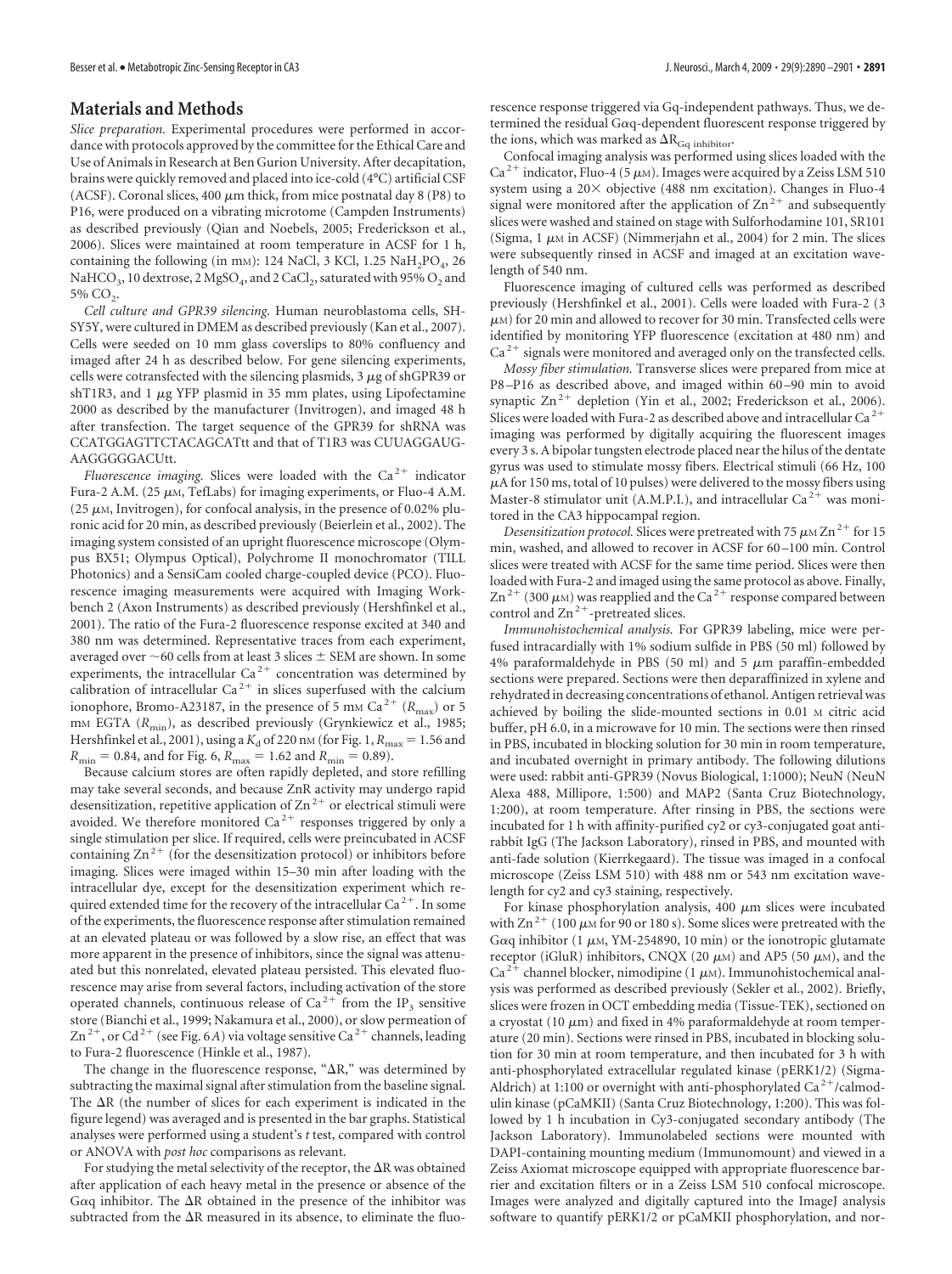malized to the respective DAPI staining to control for the number of cells in the region of interest. The images were assigned false color scales and superimposed with Adobe Photoshop 7.0 software (Adobe Systems). Graphs represent mean of the normalized fluorescence determined from at least 3 regions obtained from three independent experiments  $\pm$  SEM.

#### **Results**

#### **A metabotropic response is triggered**  $by Zn^{2+}$

To determine if  $\text{Zn}^{2+}$  activates metabotropic signaling in the brain, we used coronal hippocampal slices. Cells were loaded with Fura-2 and treated with  $\text{Zn}^{2+}$  by direct delivery into the ACSF perfusate. Application of 200  $\mu$ M Zn<sup>2+</sup> triggered a rapid increase in Fura-2 fluorescence in the pyramidal cell layer of the CA3 hippocampal region (Fig. 1*A*,*B*) in the presence or absence of extracellular Ca<sup>2+</sup>. This response was similar to that induced by ATP (300  $\mu$ м, see inset), shown previously to trigger a metabotropic purinergic response (Yamazaki et al., 2002). After application of  $\text{Zn}^{2+}$ , the decline to resting Ca<sup>2+</sup> levels was somewhat slower in the presence of extracellular Ca<sup>2+</sup>, possibly due to Ca<sup>2+</sup> influx via the store-operated  $Ca^{2+}$  channel, activated after store depletion (Wu et al., 2004). Because  $Zn^{2+}$  can permeate into neurons and because Fura-2 has a high affinity for this ion  $(K_d = 2 \text{ nm})$ , it was important to establish that the fluorescence signal observed was related to changes in intracellular  $Ca^{2+}$  and not  $\text{Zn}^2$ <sup>+</sup>. Endoplasmic reticulum (ER) Ca<sup>2+</sup> stores were depleted, using the ER Ca<sup>2+</sup> pump inhibitor, thapsigargin (TG, 1  $\mu$ м), applied with the purinergic agonist ATP  $(300 \,\mu)$  to enhance intracellular Ca<sup>2+</sup> release. Subsequent applications of  $\text{Zn}^{2+}$  $(200 \mu M)$  (Fig. 1*C*,*D*) failed to elicit an increase in Fura-2 signal (10  $\pm$  2% of response in control), indicating that the fluorescence response is not mediated by  $\text{Zn}^{2+}$  permeation, but rather by release of  $Ca<sup>2+</sup>$  from TG-sensitive stores. We then assessed the  $Zn^{2+}$  concentration depen-

dence of the observed Ca<sup>2+</sup> rise (Fig. 1*E*). The Zn<sup>2+</sup>-dependent  $Ca<sup>2+</sup>$  response was observed over a wide range of  $Zn<sup>2+</sup>$  concentrations (i.e., from tens to hundreds micromolar) with an apparent  $K_{\rm m}$  of 146  $\pm$  26  $\mu$ m. Together, these results indicate that  $\rm Zn^{2+}$ triggers an intracellular  $Ca^{2+}$  signal in the CA3 region, which is extracellular Ca<sup>2+</sup> independent, and mediated by Ca<sup>2+</sup> release from TG-sensitive stores (Fig. 1*D*).

We next asked if the  $Zn^{2+}$ -induced  $Ca^{2+}$  signal is mediated through a Gq-coupled receptor and via the  $IP_3$  pathway, both characteristic of the described previously ZnR-mediated responses in non-neuronal cells (Hershfinkel et al., 2001). Application of 200  $\mu$ M Zn<sup>2+</sup> after treatment with the phospholipase C (PLC) inhibitor U73122 (1  $\mu$ M) resulted in a Ca<sup>2+</sup> rise that was inhibited by  $77 \pm 3\%$  compared with control. In the presence of



**Figure 1.** A metabotropic Zn<sup>2+</sup>-dependent Ca<sup>2+</sup> response is observed in the hippocampus. A, Fluorescence image before (left), and after (right) application of 200  $\mu$ m zinc ( $\times$ 10). Inset shows high magnification images ( $\times$ 40). *B*, Intracellular Ca<sup>2+</sup> signal in the pyramidal cell layer, CA3, after application of extracellular Zn  $^{2+}$  (200  $\mu$ m) in the presence or absence of 2 mm Ca  $^{2+}$ in the ACSF perfusate. The response after application of ATP (300  $\mu$ m) is shown in the inset. **C**, ER Ca <sup>2 +</sup> stores were depleted using TG (1  $\mu$ м), an ER Ca <sup>2 +</sup> pump inhibitor, and the purinergic agonist, ATP (300  $\mu$ м). Subsequently, Zn <sup>2 +</sup> (200  $\mu$ м) was applied and Fura-2 fluorescence was monitored. **D**, A summary of the averaged Zn<sup>2+</sup>-dependent Ca<sup>2+</sup> response in the presence or absence of extracellular or intracellular Ca<sup>2+</sup>, is presented (\*\* $p$  < 0.01,  $n$  = 10 for each treatment). **E**, Zn<sup>2+</sup> was applied at the indicated concentrations, and the calibrated intracellular Ca<sup>2+</sup> level as a function of increasing Zn<sup>2+</sup> concentration is shown (*n* = 4 for each concentration). The data were fitted to a Michaelis–Menten equation and yielded an apparent  $\kappa_{\rm m}$  of 146  $\pm$  26  $\mu$ м for Zn  $^{2+}$ and a Hill coefficient of  $1 \pm 0.8$ .

the inactive analog of this inhibitor U73343 (1  $\mu$ M) the Zn<sup>2+</sup>dependent response was similar (92  $\pm$  11%) to control (Fig. 2A, B). The G $\alpha$ q inhibitor YM-254890 (1  $\mu$ m) (Sharir and Hershfinkel, 2005) inhibited the  $\text{Zn}^{2+}$ -dependent Ca<sup>2+</sup> response by  $68 \pm 4\%$  compared with control (Fig. 2*B*). Since mGluRs mediate metabotropic signaling in this region, we compared the  $\text{Zn}^2$ <sup>+</sup>-dependent response in the presence or absence of mGluR inhibitors. To ascertain that the mGluRs were blocked, saturating concentrations of the inhibitors were used (Nakamura et al., 2000), and their efficacy was also verified by monitoring their ability to block the  $Ca^{2+}$  response triggered by the group I mGluR agonist DHPG ((*S*)-3,5-dihydroxyphenylglycine) (Bianchi et al., 1999). Application of the mGluR5 inhibitor MPEP  $(2$ -methyl-6-(phenylethynyl)-pyridine; 5  $\mu$ <sub>M</sub>), with the mGluR1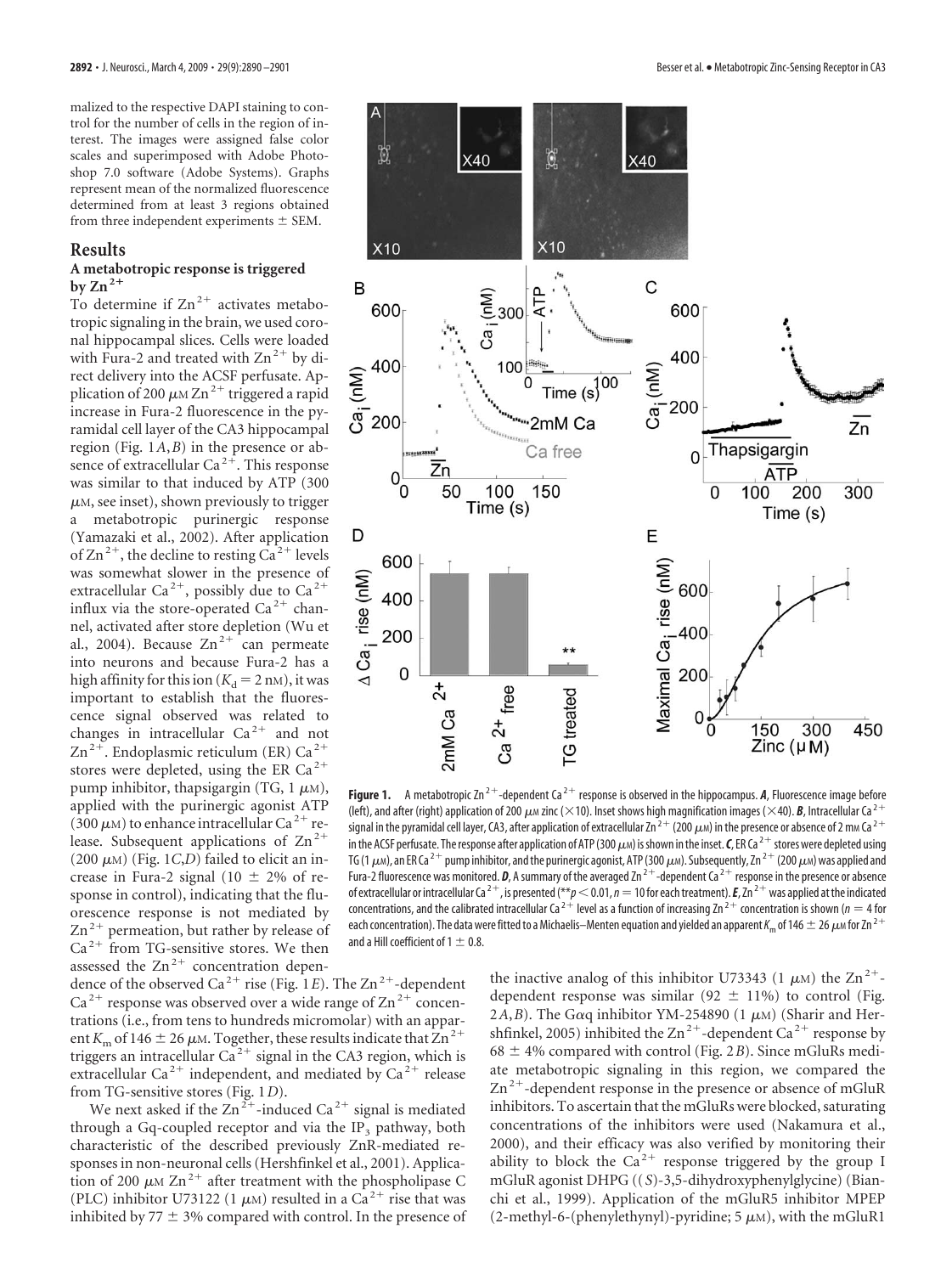

**Figure 2.** The Ca<sup>2+</sup> rise triggered by Zn<sup>2+</sup> is mediated by a Gq- and PLC-dependent pathway. A, Slices were pretreated (as marked) with the PLC inhibitor U73122 (1  $\mu$ m, active form) or its inactive derivative U73343 (1  $\mu$ m, control) and Zn <sup>2 +</sup> (200  $\mu$ m) was applied. As control, ATP (300  $\mu$ m) was subsequently applied. The Ca  $^{2+}$  signal (Fura-2) is shown. **B**, The averaged Ca  $^{2+}$  rise triggered by Zn<sup>2+</sup> in the presence of the inhibitors of PLC (U73122, 1  $\mu$ m) or G $\alpha$ q (YM-254890, 1  $\mu$ m) or the mGluR1 and 5 inhibitors (AIDA and MPEP, respectively) at the indicated concentrations ( $*p < 0.01$ ,  $n = 20$  for control and  $n = 9$  for all other treatments). *C*, The fluorescent response observed after application of  $Cd^{2+}$  and Pb<sup>2+</sup> were monitored in the absence or presence of the G $\alpha$ q inhibitor (1  $\mu$ m, YM-254890). The difference ( $\Delta R_{\rm Gq}$ <sub>inhibitor</sub>) between the response in the presence or absence of the inhibitor is shown (\*\* $p$   $<$  0.01,  $n$   $=$  5).  $\bm{D}$ , Slices were pretreated with 75  $\mu$  m Zn <sup>2 +</sup> or ACSF for 15 min, washed, and allowed to recover in ACSF for 60–100 min. Zn $^{2+}$  (300  $\mu$ m) was then reapplied while monitoring the Ca $^{2+}$  response. As control, ATP (300  $\mu$ m) was subsequently applied (\*\* $p < 0.01$ ,  $n = 7$ ).

inhibitor AIDA (1-aminoindan-1,5-dicarboxylic acid; 500  $\mu$ m), attenuated the Ca<sup>2+</sup> signal induced by 100  $\mu$ M DHPG by 62  $\pm$ 6% ( $n = 8$ ), while 10  $\mu$ M MPEP in the presence of 1 mM AIDA reduced the DHPG-dependent response by  $69 \pm 5\%$  ( $n = 8$ ). In contrast, the  $\text{Zn}^{2+}$ -dependent  $\text{Ca}^{2+}$  signal was not reduced at either concentration of the mGluR inhibitors ( $p > 0.3$ ) (Fig. 2*B*), suggesting that the  $Zn^{2+}$ -triggered response is not related to mGluRs, but is mediated via a distinct metabotropic pathway. The metal selectivity of the metabotropic response was then assessed, focusing on  $Cd^{2+}$  and Pb<sup>2+</sup>.  $Cd^{2+}$  is a group IIB metal, like Zn<sup>2+</sup>, which binds with high affinity to Zn<sup>2+</sup> binding sites on proteins such as metallothionein (Henkel and Krebs, 2004). Pb<sup>2+</sup> is a divalent metal that has been shown to alter synaptic function (White et al., 2007). To avoid background effects mediated by permeation of the ions, and to resolve if these ions trigger the metabotropic  $Ca^{2+}$  response, we determined the difference between the maximal Fura-2 signal, triggered by  $Cd^{2+}$ , Pb<sup>2+</sup> or  $\text{Zn}^{2+}$ , in the presence or absence of the G $\alpha q$  inhibitor  $( \Delta R_{Gq \text{ inhibitor}} )$  see Materials and Methods). As shown in Figure 2*C*, the  $Zn^{2+}$ -dependent Fura-2 response was largely blocked by the G $\alpha$ q inhibitor (1  $\mu$ M), yielding a  $\Delta R_{\text{Gq}}$  <sub>inhibitor</sub> = 0.65  $\pm$  0.05. In contrast, the inhibitor did not significantly reduce  $Cd^{2+}$  or  $Pb^{2+}$ -

dependent fluorescence ( $\Delta R_{\text{Gq}}$  <sub>inhibitor</sub> =  $0.05 \pm 0.09$  or  $0.1 \pm 0.05$ , respectively). This indicates that Cd<sup>2+</sup> and Pb<sup>2+</sup> do not induce a metabotropic Ca<sup>2+</sup> rise, and that the ZnR response is selective for  $Zn^{2+}$ .

Previous work in our lab has shown that the epithelial ZnR undergoes profound functional desensitization after prolonged exposure to  $\text{Zn}^{2+}$  at concentrations which can activate the ZnR (Azriel-Tamir et al., 2004; Sharir and Hershfinkel, 2005). Such a regulatory mechanism would be especially relevant in the CNS, considering the pathophysiological implications of sustained activation of the IP<sub>3</sub> pathway (Tang et al., 2003), and the potential excessive release of synaptic  $Zn^{2+}$  during intense excitatory activity (Weiss et al., 2000). To determine if  $Zn^{2+}$ -dependent signaling in neurons undergoes desensitization, slices were pretreated with 75  $\mu$ м  $Zn^{2+}$  for 15 min and then washed in ACSF (see Materials and Methods). We subsequently applied 300  $\mu$ M Zn<sup>2+</sup> while monitoring the Ca<sup>2+</sup> response. The  $\text{Zn}^{2+}$  and ATP-dependent Ca<sup>2+</sup> response observed in the control slices (pretreated with ACSF) is smaller than that shown in Figure 2*B*, and may result from the prolonged interval before imaging. The  $Zn^{2+}$ dependent  $Ca^{2+}$  response in slices that were pre-exposed to  $\text{Zn}^{2+}$  was only 15  $\pm$ 2% compared with control (Fig. 2*D*)  $(\Delta R = 0.33 \pm 0.02$  in control compared with 0.05  $\pm$  0.01 in the Zn<sup>2+</sup> pretreated slices), while application of ATP triggered a robust  $Ca^{2+}$  rise (Fig. 2*D*). As shown, ATP-induced Ca<sup>2+</sup> responses were somewhat larger in  $Zn^{2+}$ -desensitized preparations, likely due to the fact that intracellular stores had not been depleted by a ZnR-

mediated response. Together, these results indicate that the  $Zn^{2+}$ -dependent metabotropic response triggered in the CA3 region is mediated through a Gq-coupled receptor via the  $IP<sub>3</sub>$ pathway, and undergoes a  $Zn^{2+}$ -dependent desensitization similar to that described previously for the epithelial ZnR.

To determine whether neurons or glia exhibit metabotropic  $\text{Zn}^{2+}$ -dependent Ca<sup>2+</sup> release,  $\text{Zn}^{2+}$  was applied as before and the Ca<sup>2+</sup> response monitored in a confocal microscope (Fig. 3A). Slices were subsequently stained with the astroglial marker SR101 (Sulforhodamine 101) (Nimmerjahn et al., 2004). As shown in Figure 3*B*, cells which exhibited a  $Zn^{2+}$ -dependent Ca<sup>2+</sup> rise (white arrows) were not labeled with the astrocyte marker, SR101 suggesting that ZnR activity is not found in astroglia. To further address this issue, we asked if ZnR activity is observed in an established neuronal cell line, SH-SY5Y, a subclone of the SK-N-SH cell line. SH-SY5Y cells were previously used to study neurite outgrowth, cell growth and glutamate toxicity (Canals et al., 2005; Smith et al., 2009). As shown in Figure 3*C*, application of 200  $\mu$ M Zn<sup>2+</sup>, a concentration which triggered robust ZnR activity in the slices (Fig. 1), was also followed by an intracellular  $Ca^{2+}$ rise in the SH-SY5Y cells. When SH-SY5Y cells were treated with the G $\alpha$ q inhibitor, YM-254890 (1  $\mu$ м), the Zn<sup>2+</sup>-induced Ca<sup>2+</sup>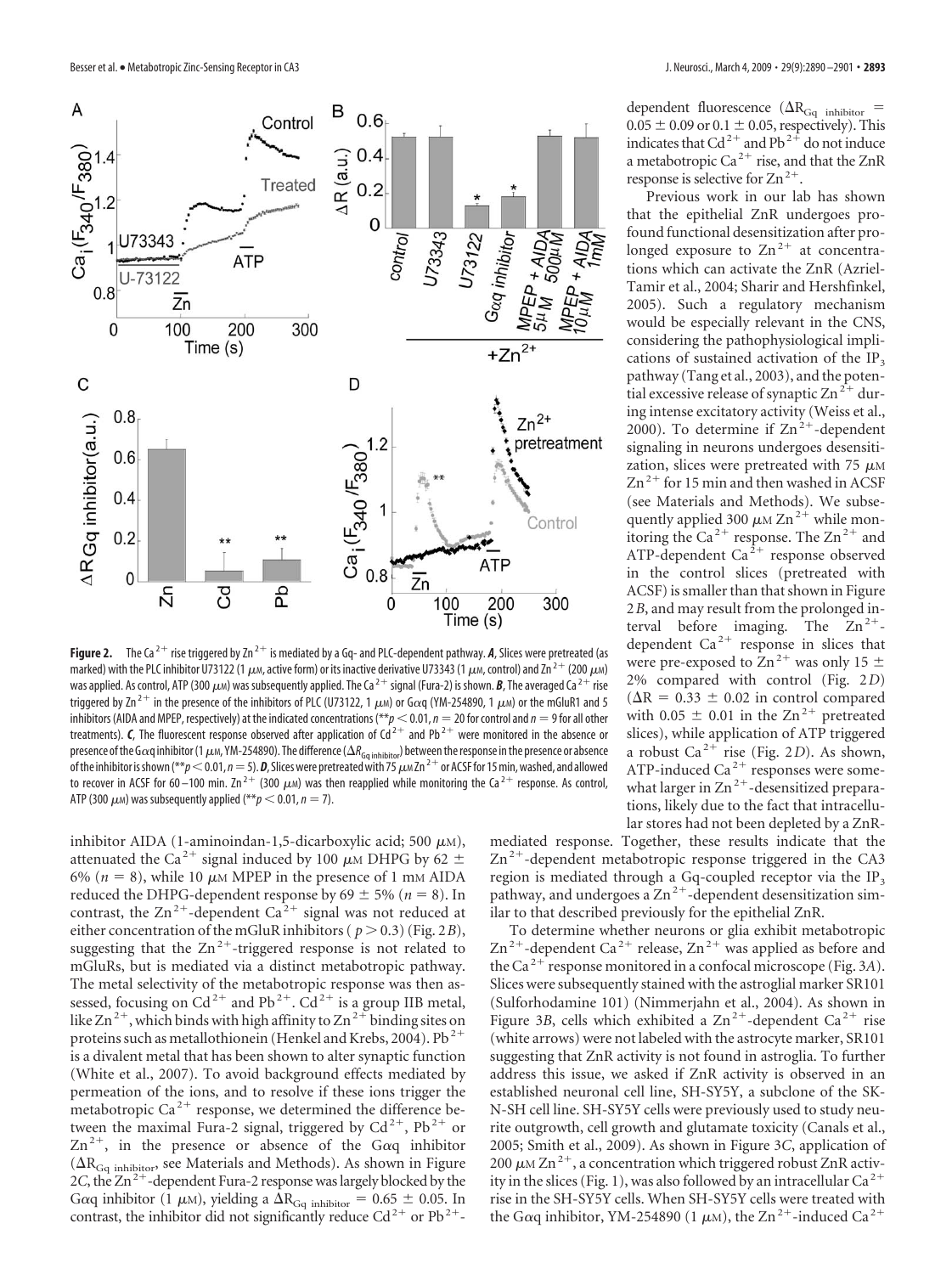response was inhibited by  $95 \pm 3\%$  compared with control (Fig. 3*C*) ( $\Delta$ R = 0.61  $\pm$ 0.15 in control and  $0.03 \pm 0.01$  in the presence of the inhibitor), indicating that the  $\text{Zn}^{2+}$ -dependent Ca<sup>2+</sup> response is mediated via a Gq-dependent pathway.

#### **MAP and CAM kinase pathways are activated by metabotropic Zn2-dependent signaling**

Activation of extracellular regulated kinase (ERK1/2) and  $Ca^{2+}/cal$ calmodulindependent protein kinase (CaMKII) play fundamental roles in hippocampal synaptic plasticity and neuronal survival (Hansen et al., 2003; Giovannini, 2006; Luo and DeFranco, 2006; Cohen-Matsliah et al., 2007). Because intracellular Ca<sup>2+</sup> rise can activate these pathways (Berkeley and Levey, 2003), we sought to determine if the  $\text{Zn}^2$ <sup>+</sup>-dependent metabotropic response could trigger ERK1/2 or CaMKII phosphorylation in neurons. As shown in Figure 4, *A* and *B*, application of  $\text{Zn}^{2+}$  (100)  $\mu$ м, 90 s) led to a fourfold increase in pERK1/2 in the CA3 region compared with control. Colocalization with DAPI using confocal microscopy indicated that pERK1/2 staining was abundant in the nuclear and perinuclear regions (Fig. 4*A*, bottom). Application of blockers of the iGluRs (20  $\mu$ M CNQX and 50  $\mu$ M AP5) (Fig. 4*B*), and the Ca<sup>2+</sup> channel blocker, nimodipine (1  $\mu$ m), did not attenuate the  $Zn^{2+}$ -dependent phosphorylation of ERK1/2, indicating that it is mediated by extracellular  $\text{Zn}^{2+}$  and not by its potential

permeation through these pathways. As illustrated in Figure 4, *C* and *D*, application of Zn<sup>2+</sup> also resulted in an increase of  $\sim$  50% in phosphorylated CaMKII. Finally, to assess the role of the metabotropic pathway in mediating  $Zn^{2+}$ -dependent kinase phosphorylation, slices were treated with the G $\alpha$ q inhibitor YM-254890 (1  $\mu$ M) before application of Zn<sup>2+</sup>. As shown in Figure 4, application of the G $\alpha$ q inhibitor reduced the Zn<sup>2+</sup>-dependent phosphorylation of both ERK1/2 and CaMKII to baseline levels. Together, our results indicate that a G $\alpha$ q-coupled pathway mediates  $\text{Zn}^{2+}$ -dependent ERK1/2 and CaMKII phosphorylation in the CA3 region of the hippocampus.

### GPR39 mediates neuronal Zn<sup>2+</sup>-dependent signaling

It was recently suggested that a member of the ghrelin receptor family of GPCRs, namely GPR39, can be activated by serum  $Zn^{2+}$  (Yasuda et al., 2007). The physiological significance of the  $Zn^{2+}$ dependent signal mediated by GPR39 activation remains unclear, however (Holst et al., 2007; Yasuda et al., 2007). We hypothesized that GPR39 might be the ZnR itself and thus sought to determine if it mediates neuronal  $\text{Zn}^{2+}$ -dependent signaling. The endogenous expression of GPR39 was initially determined by immunoblot analysis of the neuronal SH-SY5Y cells (Fig. 5*A*). This cell line is particularly useful for ectopic expression of genes and RNA constructs because of the high transfection efficiency that is typically achieved. A short hairpin RNA (shGPR39) construct targeted to silence GPR39 efficiently lowered GPR39 expression in these cells, as deter-





**Figure 3.** Zn<sup>2+</sup>-dependent Ca<sup>2+</sup> rise is monitored in CA3 neurons but not in astrocytes. A, Confocal microscope analysis of slices that were loaded with the Ca <sup>2 +</sup> indicator, Fluo-4 (5  $\mu$ m). The Ca <sup>2 +</sup> rise after application of Zn <sup>2 +</sup> in two representative cells is shown. **B**, Cells that showed Zn <sup>2 +</sup> -dependent Ca <sup>2 +</sup> rise were indicated (arrows) and subsequently SR101 (1  $\mu$ m) was added to mark astroglia cells (red). **C**, Zn <sup>2+</sup> (200  $\mu$ м) was applied to SH-SY5Y neuronal cells loaded with Fura-2 in the absence or presence of the G<sub>αq</sub> inhibitor (1  $\mu$ м YM-254890) (\*\* $p$   $<$  0.01,  $n$   $=$  9).

mined by immunoblot analysis (Fig. 5*A*). As a control, a hairpin construct targeted against T1R3, a closely related GPCR, did not alter GPR39 expression in SH-SY5Y cells (Fig. 5A). The Ca<sup>2+</sup> response to application of  $Zn^{2+}$  was then monitored in SH-SY5Y cells transfected with shGPR39 or in cells transfected with either shT1R3 or with an empty vector. As shown in Figure 5, *B* and *C*, the  $Zn^{2+}$ dependent  $Ca^{2+}$  response was similar in vector and shT1R3expressing cells, but significantly attenuated (by  $73 \pm 7\%$ ) in cells transfected with shGPR39. We then asked whether GPR39 was endogenously expressed in the hippocampus. Immunofluorescent labeling of GPR39 (Fig. 5*D*) was observed as punctuate staining at the periphery of cells expressing the neuronal nuclear marker (NeuN) in CA3. Some punctuate staining was also observed near dendrites in the CA3 region (Fig. 5*D*, inset). This suggests that GPR39 is present on the cells that exhibit  $Zn^{2+}$ -dependent metabotropic activity. These results are consistent with the hypothesis that GPR39 may mediate ZnR signaling in CA3 neurons.

#### **Synaptic Zn2 triggers ZnR-dependent response in the CA3 region**

While the experiments described above strongly support the notion that a metabotropic receptor is activated in neurons in the CA3 region by exogenous Zn<sup>2+</sup>, induction of the Ca<sup>2+</sup> response by synaptically released  $\text{Zn}^{2+}$  is required to demonstrate the physiological significance of this phenomenon. To address this issue, synaptic  $\text{Zn}^{2+}$  release was induced by electrical stimulation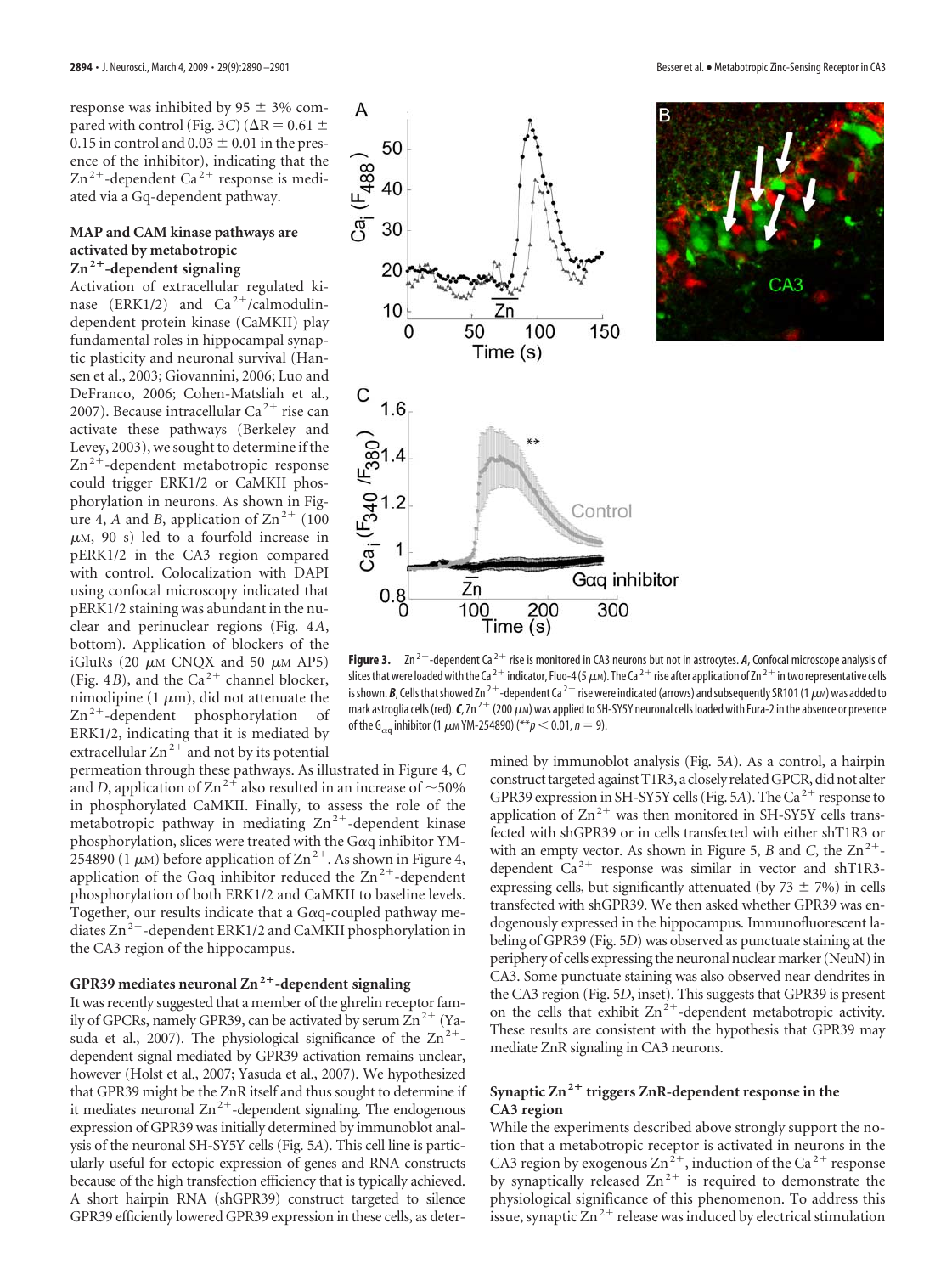

This response was blocked by application of the voltage-gated Na<sup>+</sup>-channel blocker tetrodotoxin (1  $\mu$ M, 91  $\pm$  3% inhibition compared with control) (Fig. 6*B*,*D*). We also applied CdCl  $(200 \ \mu)$  at a concentration that did not attenuate a metabotropic signal triggered by ATP (data not shown) yet is known to effectively inhibit the  $Ca<sup>2+</sup>$ -channels that govern synaptic release (Hinkle et al., 1987; Rosenmund and Stevens, 1996). Similar to the effect of tetrodoxin (TTX), application of CdCl inhibited the fluorescence response in the CA3 cells after stimulation of the mossy fibers (Fig.  $6B$ , *D*) (86  $\pm$  5% inhibition compared with control), suggesting that the metabotropic  $Ca^{2+}$  response in the CA3 region is triggered by synaptic transmission. Application of the G $\alpha$ q inhibitor YM-254890 (1  $\mu$ m) also resulted in a 92  $\pm$ 4% inhibition of the responses, compared with control slices (Fig. 6*B*,*D*). The inhibitory action of YM-254890 indicates that a Gq-coupled receptor triggers the  $Ca^{2+}$  response in the CA3 neurons after mossy fiber stimulation. The observed Ca<sup>2+</sup> signals occurred over a range of several seconds, characteristic of metabotropic receptor-mediated physiological responses (Fig. 1) (Kapur et al., 2001). Inhibitors of iGluRs, namely CNQX (20  $\mu$ m) and AP5 (50  $\mu$ M), failed to attenuate the  $Ca<sup>2+</sup>$  rise (Fig. 6*C*). Finally, in slices that were treated with AIDA and MPEP, inhibitors, respectively, of mGluR1 and mGluR5, the Ca<sup>2+</sup> response triggered by the electrical stimulation was reduced by  $\sim$  50%, compared with the response in control slices (Fig. 6*D*). A similar inhibitory effect was observed in slices treated with both the mGluR and iGluR inhibitors  $(1 \text{ mM } \text{AIDA}, 10 \mu \text{M } \text{MPEP}, 20 \mu \text{M } \text{CNQX})$ and 50  $\mu$ m AP5). Thus, a significant, residual metabotropic Ca<sup>2+</sup> response persisted in the presence of mGluR inhibitors, while the G $\alpha$ q inhibitor completely inhibited this response (Fig. 6*D*). This suggests that after synaptic release a receptor distinct from the mGluRs is responsible for a substantial metabotropic  $Ca<sup>2+</sup>$  response in CA3.

To assess the role of  $Zn^{2+}$  in triggering the synaptically mediated metabotropic  $Ca<sup>2+</sup>$  response, electrical stimulation was performed in the presence of the cellimpermeable  $\text{Zn}^{2+}$  chelator, CaEDTA, which does not significantly affect extracellular  $Ca^{2+}$  concentration (Qian and Noebels, 2005). As shown in Figure 7, *A*

region. *A,* **Zn<sup>2+</sup> (100**  $\mu$ м, 90 s) was applied to slices in the presence or absence of the G<sub>aq</sub> inhibitor (1  $\mu$ м, YM-254890). Slices were then reacted with pERK1/2 antibody, shown in red, and DAPI (blue). Images acquired at  $\times$ 10 (top) and  $\times$ 63 (confocal, bottom) are shown. *B*, Quantitative analysis of ERK1/2 phosphorylation normalized to DAPI staining in the CA3 region. Shown is the phosphorylation after application of Zn  $^{2+}$  in the absence or presence of the ionotropic glutamate inhibitors (CNQX, 20  $\mu$ m and AP5, 50  $\mu$ м) and Ca <sup>2 +</sup> channel blocker (nimodipine 1  $\mu$ м), or the G<sub>oq</sub> inhibitor (1  $\mu$ м YM-254890) (\*\* $p$   $<$  0.01,  $n$   $=$  6).  $\bm{\mathcal{C}}$ , Slices treated with Zn <sup>2+</sup> (100  $\mu$ м, 3 min), in the presence or absence of the G<sub>aq</sub> inhibitor, were then reacted with pCaMKII antibodies (red) and DAPI (blue).  $\bm{D}$ , Quantitative analysis of pCaMKII staining normalized to DAPI staining (\*\* $p < 0.01$ ,  $n = 6$ ).

of the mossy fibers using a protocol consisting of 10 pulses at 66 Hz (Fig. 6*A*) while monitoring intracellular Ca<sup>2+</sup> changes in CA3 neurons. As shown in Figure 6*B*, a robust increase in intracellular  $Ca<sup>2+</sup>$  concentration was triggered after the electrical stimulation.

and *B*, in the presence of 10  $\mu$ M CaEDTA, the Ca<sup>2+</sup> response within the CA3 layer was only slightly lower than that in control. However, an inhibitory effect was observed in the presence of either 150  $\mu$ M or 1 mM CaEDTA (Fig. 7*B*) (inhibition of 51  $\pm$  5%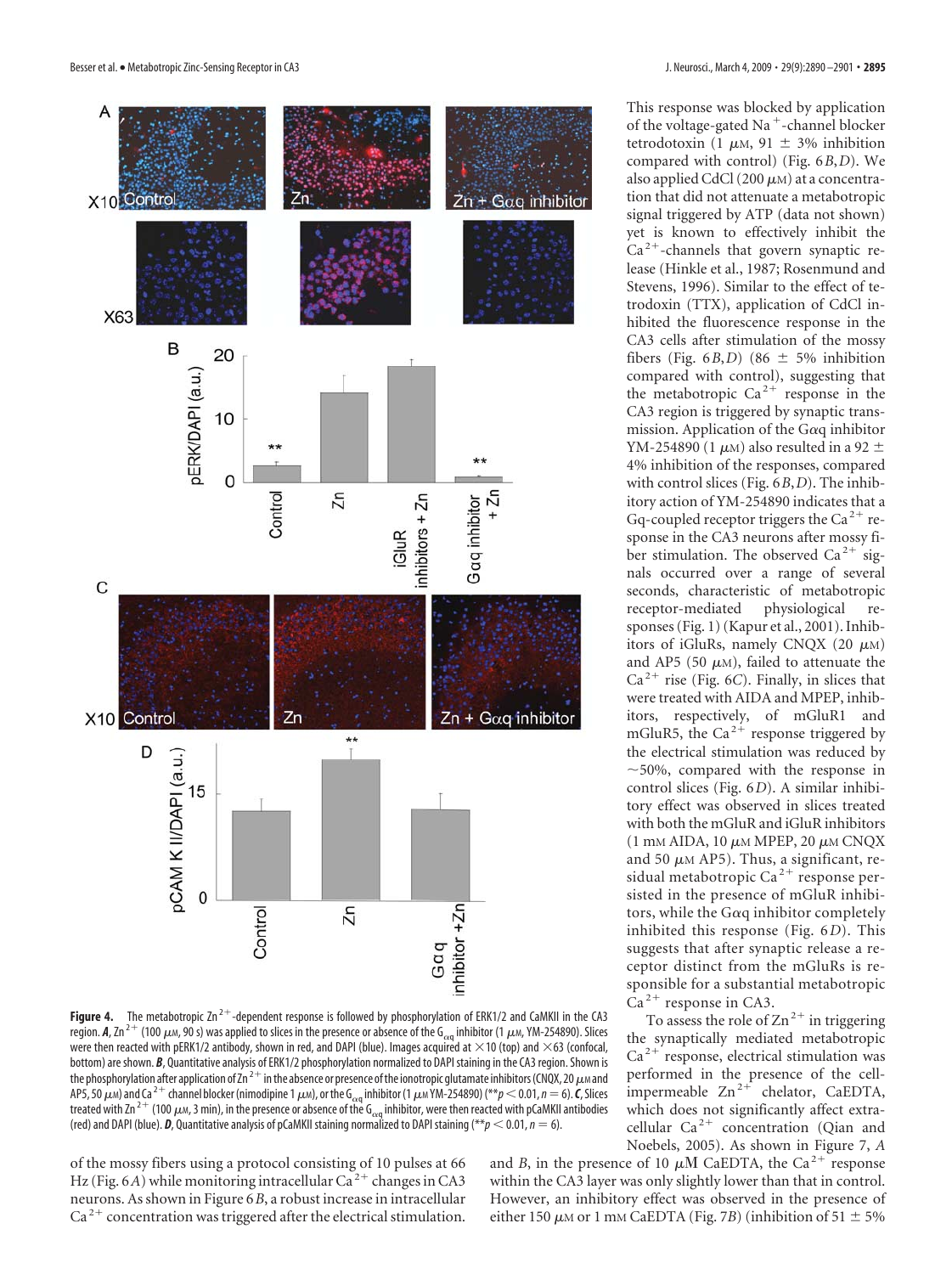or 54  $\pm$  7%, respectively, compared with control). This indicates that synaptically released  $\text{Zn}^{2+}$  mediates a major part of the metabotropic  $Ca^{2+}$  response. The relatively short time required to induce the metabotropic effect indicates that CaE-DTA is unlikely to affect this signaling by regulating the protein expression pattern, as was previously demonstrated for GluR2 activation (Calderone et al., 2004). Finally, we asked if the mGluR inhibitors together with the chelator have an additive effect in blocking the metabotropic Ca<sup>2+</sup> response. <br>As shown in Figure 7B, the metabotropic signal after electrical stimulation of the mossy fibers in the presence of the mGluR inhibitors (1 mM AIDA and 10  $\mu$ M MPEP) and CaEDTA As shown in Figure 7*B*, the metabotropic signal after electrical stimulation of the mossy fibers in the presence of the mGluR inhibitors (1 mm AIDA and 10  $\mu$ m MPEP) and CaEDTA (150  $\mu$ m) was attenuated by 84  $\pm$  6%. Thus, the coapplication of the chelator together with the mGluR inhibitors yielded a significantly smaller response than that monitored in the presence of either CaEDTA ( $p < 0.05$ ) or the inhibitors alone ( $p < 0.05$ ).

Mice deficient in ZnT3 lack synaptic  $\text{Zn}^{2+}$  while maintaining apparently normal synaptic activity, including release of glutamate and GABA (Cole et al., 2000, 2001; Lopantsev et al., 2003). In agreement with previous studies (Qian and Noebels, 2005), we observed that stimulation of the mossy fibers was followed by a significantly lower fluorescence signal by the extracellular  $Zn^{2+}$ sensitive dye, Newport green (1  $\mu$ m), in slices from ZnT3 knock-out (KO) mice compared with wild-type controls (data not shown). These mice can thus serve as a useful model to determine the role of synaptic  $\text{Zn}^{2+}$  in activating the ZnR and subsequent metabotropic Ca<sup>2+</sup> signaling. The Ca<sup>2+</sup> response after stimulation of the mossy fibers in slices from ZnT3 KO mice was  $56 \pm 7\%$  of the response in slices from wild-type (WT) mice (Fig. 7*C*). Thus, in slices from mice lacking synaptic  $\text{Zn}^{2+}$ , we observed  $\sim$ 45% inhibition of the metabotropic signaling in CA3 (Fig. 7*D*), similar to the reduction of the metabotropic signal by CaEDTA in WT mice (Fig. 7*B*). Application of exogenous



**Figure 5.** ZnRsignaling is mediated by GPR39. *A*, Western blot analysis of GPR39 expression in SH-SY5Y cells transfected with control vector, shGPR39 or shT1R3 plasmids. *B*, The Ca <sup>2+</sup> response after application of Zn <sup>2+</sup> (100  $\mu$ м) in cells transfected with the shGPR39 or vector (control). *C*, Quantitative analysis of the Zn<sup>2+</sup>-dependent Ca<sup>2+</sup> rise in cells transfected with the shGPR39, shT1R3 or control ( $*p<0.01$ ,  $n=9$ ). *D*, Confocal images of GPR39 labeling (red) and the neuronal marker NeuN (green) in the CA3. A combined image of both indicates that GPR39 is expressed in neuronal cells (bottom left). Bright field image is alsoshown (bottom right). Insert shows staining of the dendritic marker MAP2 (green) combined with GPR39 labeling (red) in the CA3 neurons (scale bar, 10  $\mu$ m).

 $\text{Zn}^{2+}$  to slices from the ZnT3 KO mice, however, was followed by a  $Ca^{2+}$  rise (108  $\pm$  7%) similar to WT controls (Fig. 7*D*). This  $Ca^{2+}$ response triggered by exogenous  $\text{Zn}^{2+}$  in slices from ZnT3 KO mice indicates that the lack of synaptic  $\text{Zn}^{2+}$ , rather than a deficiency of ZnR, is responsible for the attenuated metabotropic response. Application of CaEDTA (150  $\mu$ m) to slices from ZnT3 KO mice yielded a  $Ca<sup>2+</sup>$  response that did not significantly differ from the response obtained in nontreated ZnT3 KO slices (Fig. 7*E*,*F*). Finally, application of themGluRinhibitors, using the same experimental paradigm described in Figure 6*D*, was followed by a  $Ca<sup>2+</sup>$  response that was much smaller than the response in the nontreated, ZnT3 KO slices (Fig. 7*F*) (73  $\pm$  3% inhibition). Thus, the mGluR inhibitors exhibit significantly ( $p < 0.01$ ) greater inhibition of the response in ZnT3 KO slices than their effect in the WT slices. The inhibitory effect of the extracellular  $\text{Zn}^{2+}$  chelator in slices from the WT, but not the ZnT3 KO mice, together with the substantially attenuated metabotropic  $\text{Zn}^2$  response in the ZnT3 KO mice, support the conclusion that synaptic  $\text{Zn}^{2+}$ , released from mossy fiber terminals, activates a ZnR and triggers  $Ca^{2+}$  signaling in CA3 neurons of the hippocampus.

### **Discussion**

Previous studies have suggested that synaptic  $\text{Zn}^{2+}$  is a neuromodulator, acting allosterically at ionotropic synaptic receptors (Vogt et al., 2000; Smart et al., 2004; Paoletti et al., 2009). The present work demonstrates, for the first time, that  $\text{Zn}^2$  specifically activates metabotropic signaling in neurons, and does so via a  $\overline{\text{Zn}}^{2+}$ -sensing receptor. This finding is supported by the atten-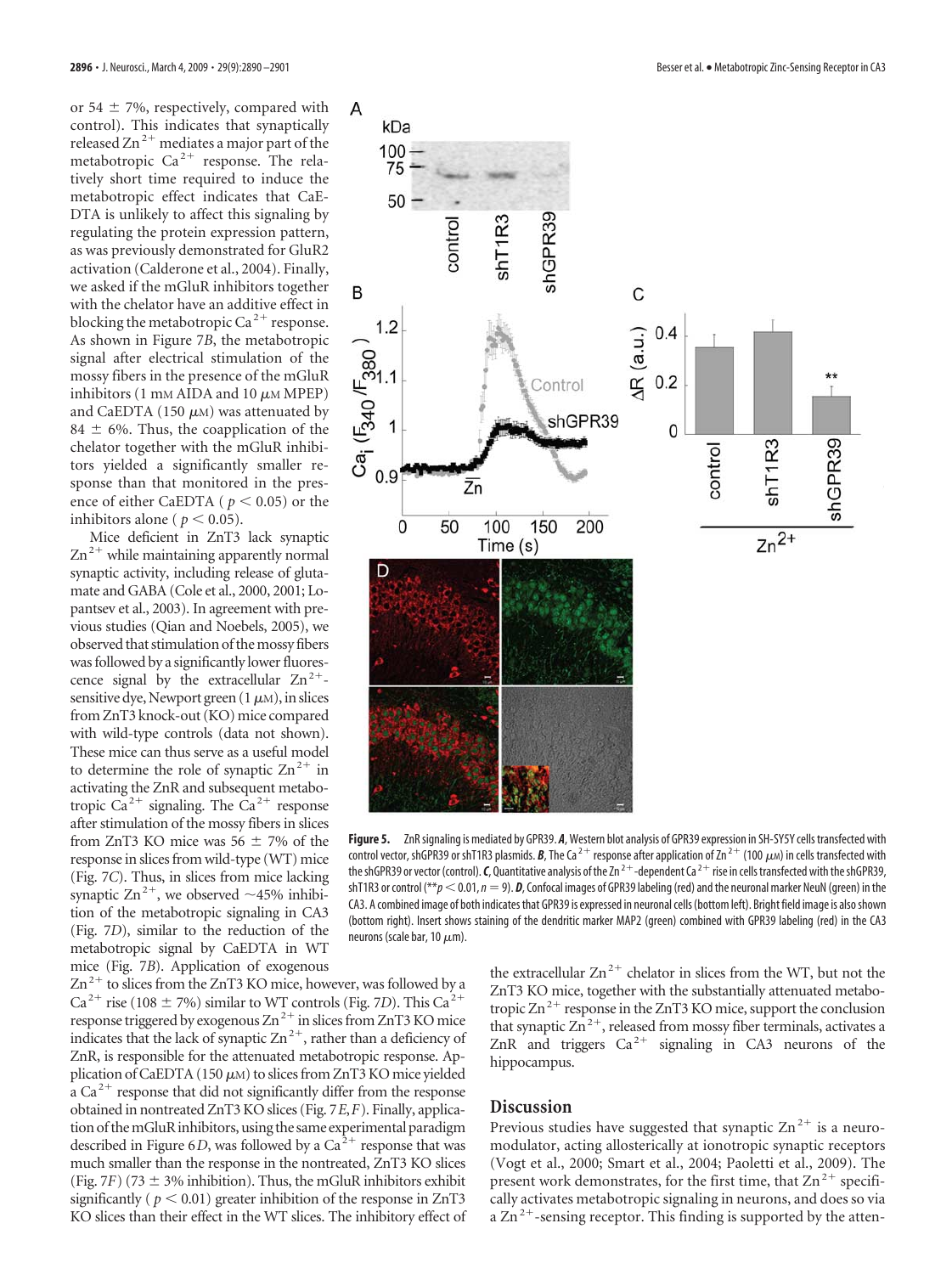

**Figure 6.** Mossy fiber stimulation triggers a metabotropic Ca<sup>2+</sup> rise that is partially independent of the mGluRs. *A*, Schematic representation of the experimental setup for electrical stimulation. A stimulating electrode was placed at the mossy fiber axons, near the dentate gyrus (DG) and the Fura-2 signal was monitored in the CA3 pyramidal cell layer. Shown is a representative time lapse Ca<sup>2+</sup> signal acquired from a single cell, after electrical stimulation (66 Hz, 100  $\mu$ A for 150 ms, total of 10 pulses) of the mossy fibers at the marked time. *B,* The Ca  $^{2+}$  response in the CA3 region after electrical stimulation of the mossy fibers in the presence or absence of the G $_{\alpha q}$  inhibitor (1  $\mu$ м, YM-254890), with the voltage-gated Na  $^+$ -channel blocker TTX (1  $\mu$ m), or with the voltage-gated Ca  $^{2+}$  channel blocker CdCl (200  $\mu$ m). Representative responses averaged over 25 cells in 1 slice. **C**, Slices were treated with the iGluR inhibitors (CNQX, 20  $\mu$ м and AP5, 50  $\mu$ м) subsequently the mossy fibers were stimulated and the Ca<sup>2+</sup> response is shown. Representative responses averaged over 24 cells in 1 slice. **D**, The averaged responses of the Ca<sup>2+</sup> rise triggered after electrical stimulation of the mossy fibers in control slices ( $n = 23$ ) or in slices treated with TTX ( $n=6$ ), CdCl ( $n=6$ ), the G<sub>cq</sub> inhibitor ( $n=6$ ), the mGluR1 and 5 inhibitors (AIDA and MPEP, respectively,  $n=$ 6) or the mGluRs inhibitors together with the iGluRs inhibitors (1 mm AIDA, 10  $\mu$ m MPEP, 20  $\mu$ m CNQX and 50  $\mu$ m AP5,  $n=4$ ) (\* $p$   $<$  0.05,  $**p<$  0.01; NS, nonsignificant).

uation of the  $\text{Zn}^{2+}$ -dependent Ca<sup>2+</sup> rise after depletion of Ca<sup>2+</sup> stores in the ER, and after inhibition of the IP<sub>3</sub> pathway using a G $\alpha$ q inhibitor or PLC blocker. A role for the IP<sub>3</sub> pathway in ZnR signaling is consistent with a previous study suggesting that

metabotropic signaling in the CA3 region is  $IP_3$ -dependent rather than rayonidinereceptor dependent (Kapur et al., 2001). The lack of a  $\text{Zn}^{2+}$ -dependent Ca<sup>2+</sup> rise in cells labeled by the astroglial marker, SR101, suggests that although glial cells express metabotropic receptors, the  $\text{Zn}^{2+}$ dependent metabotropic response is mediated primarily by neurons.

Our results indicate that the transient metabotropic Ca $^{2+}$  response in CA3 neurons is triggered by synaptically released  $\text{Zn}^{2+}$  after mossy fiber stimulation. The  $Ca<sup>2+</sup>$  response triggered by electrical stimulation was inhibited by blockade of synaptic transmission. Furthermore, the response is attenuated in the presence of an extracellular  $\text{Zn}^{2+}$  chelator, CaEDTA, or in slices from mice lacking synaptic  $\text{Zn}^{2+}$ . The synaptic  $\text{Zn}^{2+}$ -dependent  $\text{Ca}^{2+}$  response was also mediated via a Gqcoupled mechanism. We conclude, therefore, that in addition to glutamate, metabotropic signaling in the CA3 cells is mediated by synaptically released  $\text{Zn}^{2+}$ .

We used CaEDTA at concentrations sufficient to remove  $\text{Zn}^{2+}$  from the extracellular milieu, based on steady state conditions (http://www.stanford.edu/~cpatton/webmaxc/webmaxcS.htm) and the expected concentration of released- $Zn^{2+}$ (Vogt et al., 2000; Qian and Noebels, 2005). At low concentration of the chelator (10  $\mu$ m), no significant effect on ZnR activity was apparent. This is consistent with the fact that ZnR is not activated by baseline concentrations of extracellular  $\text{Zn}^{2+}$ , because of its relative low affinity  $(K<sub>m</sub> ~ 150 \mu M)$  (Fig. 1), unlike the high affinity  $Zn^{2+}$  binding sites on the NMDA receptor (Qian and Noebels, 2005). In the presence of 150  $\mu$ m or 1 mm CaEDTA, however, the ZnR response was reduced. In previous studies, CaEDTA, at similar concentrations, did not effectively reduce a transient rise in extracellular  $\text{Zn}^2$ <sup>+</sup> because of its slow chelation activity (Qian and Noebels, 2005). The effective inhibition of the ZnR response is probably related to the relatively low affinity of the ZnR to  $\text{Zn}^{2+}$ , suggesting such that even partial reduction of extracellular  $\text{Zn}^{2+}$  will suffice to lower its concentration below the threshold of ZnR. Such reduction in extracellular  $\text{Zn}^{2+}$  may not be apparent using high affinity  $Zn^{2+}$ -sensitive dyes. In addition, metabotropic receptors are often distantly located from the release site of neurotransmitters (Knöpfel and Uusi-

saari, 2008), as we also show for the GPR39 (Fig. 5). Thus, prolonged diffusion time of  $Zn^{2+}$  toward its receptor may enable more effective chelation of  $\text{Zn}^{2+}$  by CaEDTA.

While some studies have suggested that synaptic  $\text{Zn}^{2+}$  does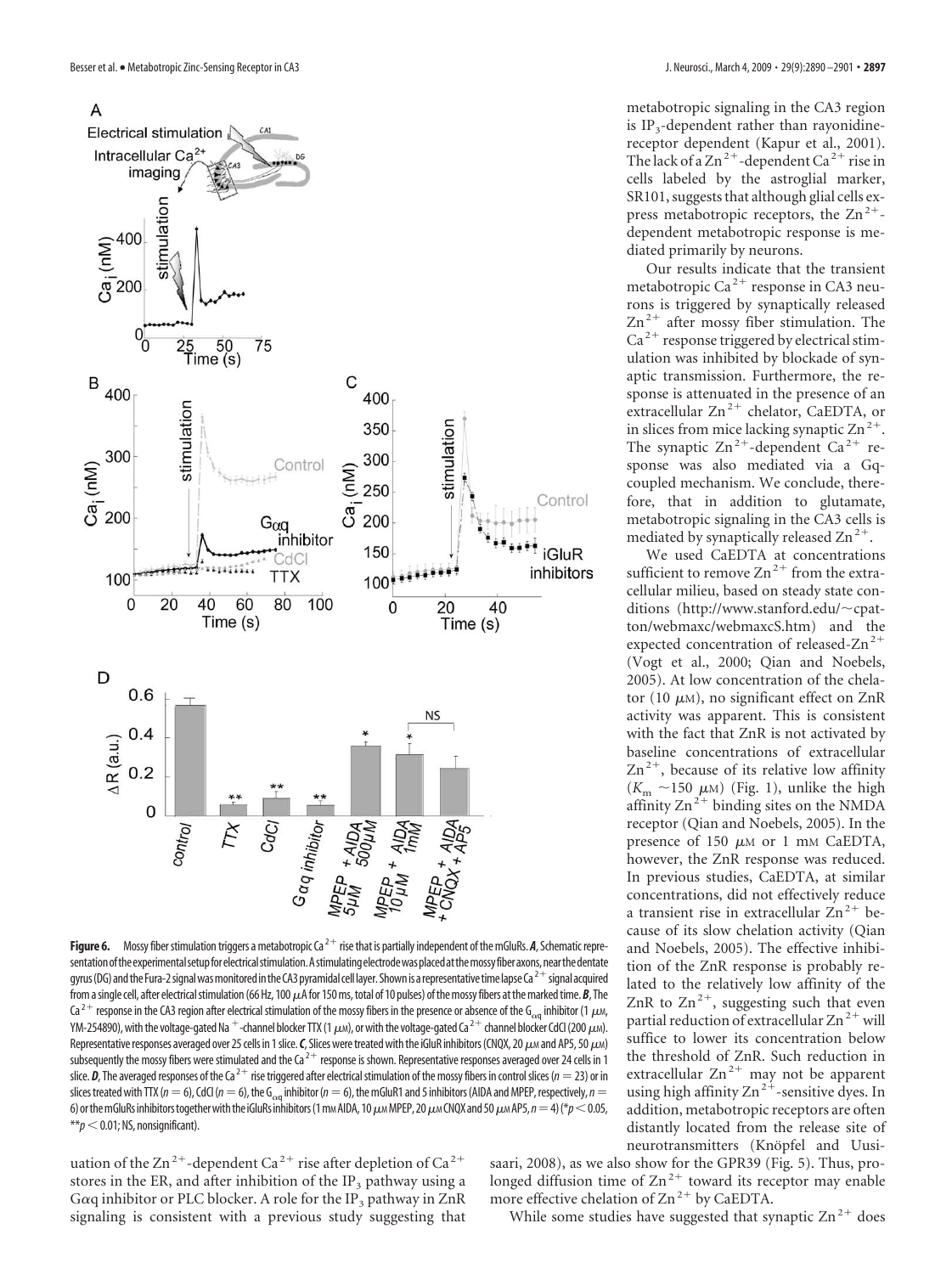not affect activity-dependent plasticity, but rather, reshapes the NMDA response (Vogt et al., 2000), others support an effect of synaptic  $\text{Zn}^{2+}$  on modulation of longterm synaptic changes in the hippocampus (Xie and Smart, 1994; Li et al., 2001; Izumi et al., 2006). Furthermore, synaptic  $\text{Zn}^{2+}$ was shown previously to facilitate LTP in fear conditioning pathways by attenuating GABAergic inhibition (Kodirov et al., 2006). Recently, synaptic  $Zn^{2+}$  was suggested to enhance mossy fiber LTP by activating intracellular signaling of TrkB receptors (Huang et al., 2008; Nagappan et al., 2008). Interestingly, TrkB signaling is strongly regulated by GPCRs, via signaling pathway similar to that activated by ZnR (Hwang et al., 2005; Chen et al., 2007). It has also been reported that TrkB is activated by extracellular  $Zn^{2+}$  through regulation of metalloproteases (Hwang et al., 2005). An intriguing question remains whether ZnR links synaptic  $\text{Zn}^2$ <sup>+</sup> to regulation of LTP.

Our results indicate that extracellular  $\text{Zn}^{2+}$ , via the ZnR, activates mitogenactivated protein kinase (MAPK) and CaMKII pathways. Activation of the MAPK pathway by intracellular  $Zn^{2+}$  rise (Seo et al., 2001; Harris et al., 2004), or after oxidative or nitrosative stress (McLaughlin et al., 2001; Du et al., 2003; Zhang et al., 2004, 2007), is associated with neuronal death. In contrast, activation of MAPK by extracellular  $\text{Zn}^{2+}$ , in neurons, has been shown to be anti-apoptotic (An et al., 2005). Activation of CaMKII has also been linked to neuronal survival, and inactivation of CaMKII during seizure increases neuronal cell death (Hansen et al., 2003). Zinc has been shown to activate CaMKII (Lengyel et al., 2000), while an extracellular  $\overline{Z}n^{2+}$  chelator suppressed CaMKII activity in the hippocampus (Tan and Chen, 1997). In the absence of synaptic  $\text{Zn}^{2+}$ , hippocampal CA3 neurons are more vulnerable to seizure-induced cell death (Domínguez et al., 2003; Côté et al., 2005), consistent with a prosurvival role for ZnR-dependent activation of MAPK and CaMKII. Finally, both the MAPK and CaMKII pathways are critical players in synaptic plasticity, involved in hippocampal learning and memory (Rosenblum et al., 2002; Miyamoto, 2006). Our results show that  $\text{Zn}^{2+}$ , applied for a shortduration (i.e., 90 s), induces translocation of pERK1/2 to the nucleus.

Changes in expression and function of metabotropic glutamate receptors appear to be critical factors in the etiology of epileptic seizures (Pitsch et al., 2007). Interestingly, chelation of synaptic  $\text{Zn}^{2+}$ , as well as dietary  $\text{Zn}^{2+}$  deficiency, are associated with increased susceptibility to seizures (Fukahori and Itoh,



**Figure 7.** The metabotropic Ca<sup>2+</sup> response is attenuated in the absence of synaptic Zn<sup>2+</sup>. A, The Ca<sup>2+</sup> response in cells in the CA3 region after electrical stimulation of the mossy fibers in the presence or absence of the extracellular  $Zn^{2+}$  chelator CaEDTA at the indicated concentrations. Representative responses averaged over 28 cells in 1 slice. **B**, The averaged Ca<sup>2+</sup> response in the presence or absence of CaEDTA ( $n=9$ ) at the indicated concentration, or 150  $\mu$ m CaEDTA in the presence of the mGluR inhibitors .<br>(*n* = 6), or CaEDTA with the mGluR and iGluR inhibitors (*n* = 4) (\* $p$   $<$  0.05 compared with control and # $p$   $<$  0.05 compared with CaEDTA alone; NS, nonsignificant). The control isthesame as in Figure 6 *D*.*C*, Theresponse of cells inthe CA3region after electrical stimulation of the mossy fibers inslices obtained from ZnT3 KO versusWT, control, mice. Representative responses averaged over 23 cells in 1 slice.  $D$ , Summary of the Ca<sup>2+</sup> responses triggered in slices from the ZnT3 KO and WT mice after electrical stimulation or the application of exogenous Zn<sup>2+</sup> using the paradigm described in Figure 1 (\*\* $p$  < 0.01,  $n$  = 11 for each treatment, the WT control is the same as in Fig. 6 *D* for the stimulation induced response and to Fig. 2 *B* for the exogenous Zn<sup>2+</sup> application). *E*, The  $Ca<sup>2+</sup>$  rise triggered in slices from the ZnT3 KO mice in the presence or absence of CaEDTA. Representative response averaged over 26 cells in 1 slice. F, Averaged response after electrical stimulation of the mossy fibers in slices from ZnT3 KO mice in the presence of CaEDTA ( $n=7$ ) or the mGluR inhibitors (500  $\mu$ m AIDA, 5  $\mu$ m MPEP,  $n=7$ ) (\*\* $p <$  0.01).

1990; Domínguez et al., 2003). These effects complement the phenotype of the ZnT3 knock-out mice, which are more susceptible to kainate-induced seizures (Cole et al., 2000). At present, it is unclear how synaptic  $Zn^{2+}$  is related to seizure activity. The involvement of  $\text{Zn}^{2+}$  in modulating GABA and NMDA receptors does not dictate either an inhibitory or excitatory role for this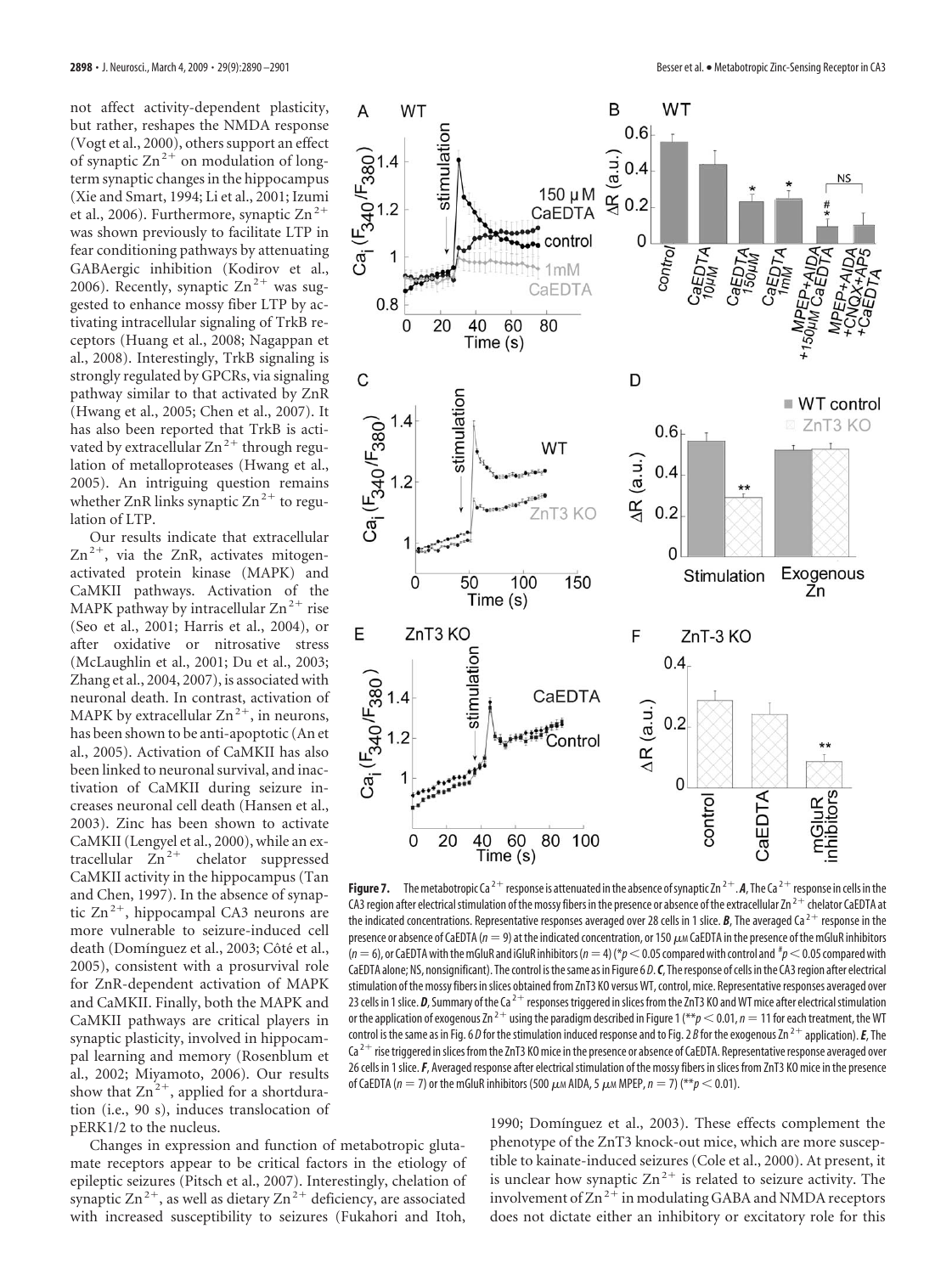metal, and thus, provides no clear basis for assigning it a role in seizure generation. As such, ZnR function in the hippocampus may represent a novel contributor to the overall regulation of neuronal excitability by  $\text{Zn}^2$ <sup>+</sup>.

Effects of  $\text{Zn}^{2+}$  on synaptic plasticity and neuronal excitability, and effects of  $Zn^{2+}$  deficiency on learning and memory in mice and humans are well documented (Cole et al., 2000; Lopantsev et al., 2003; Smart et al., 2004; Kodirov et al., 2006). Since ZnT3 is considered the principal transport system for the loading of  $\text{Zn}^2$  ions into synaptic vesicles, and knockout of this transporter completely eliminates  $Zn^{2+}$  from these vesicles (Frederickson et al., 2006; Linkous et al., 2008), the relatively mild phenotype characterizing ZnT3 KO mice has been somewhat unexpected. Our finding that the metabotropic  $Ca^{2+}$  response in slices from ZnT3 KO mice was unaffected by CaEDTA, suggests that it is not mediated via the ZnR.

The metabotropic  $\text{Zn}^{2+}$ -dependent activity we observed in CA3 neurons is remarkably similar to the extracellular  $\text{Zn}^{2+}$ dependent response we previously characterized in epithelial cells (Hershfinkel et al., 2001; Sharir and Hershfinkel, 2005; Dubi et al., 2008). The molecular identity of the receptor mediating this response had been unknown. The orphan GPCR GPR39 is a member of the ghrelin receptor family (McKee et al., 1997). Obestatin was initially proposed as the putative ligand for GPR39 (Zhang et al., 2005), yet, subsequent studies failed to confirm this (Lauwers et al., 2006). It was subsequently suggested that  $\text{Zn}^2$ <sup>+</sup> may directly interact with this receptor and enhance its signaling (Holst et al., 2004). The results presented here suggest that GPR39 may indeed directly mediate  $Zn^{2+}$ -dependent signaling. The metal selectivity and dose dependence of the neuronal ZnR present in the hippocampus (Fig. 2), and those described for GPR39 (Yasuda et al., 2007) are strikingly similar. It has been reported, moreover, that GPR39 mRNA is expressed in the CNS, and specifically in the hippocampus (Jackson et al., 2006). Consistent with these findings, our immunofluorescence analysis indicates that GPR39 expression is highly enriched in the CA3 neurons that are postsynaptic to the  $Zn^{2+}$ -rich mossy fibers, the same cells that mediate synaptically released  $\text{Zn}^{2+}$ -dependent metabotropic activity. Thus, we propose that GPR39 is a critical component of ZnR metabotropic signaling, and, most likely, that GPR39 and ZnR are one and the same receptor.

In conclusion, we have identified  $\text{Zn}^{2+}$ -dependent metabotropic activity in hippocampal CA3 neurons. This activity in brain areas rich in synaptic  $\text{Zn}^{2+}$  may represent the long-sought link between dynamic changes in extracellular  $\text{Zn}^{2+}$  and neuronal signaling mediated by this metal. Our data suggest that specific  $\text{Zn}^2$ <sup>+</sup>-sensing receptor activity, putatively mediated by GPR39, triggers synaptic  $Zn^{2+}$ -dependent metabotropic signaling in the CA3 region. This is the first evidence that  $\text{Zn}^2$  is not only a modulatory ion, but acts via a specific postsynaptic receptor to trigger neuronal metabotropic signaling.

#### **References**

- Aizenman E, Stout AK, Hartnett KA, Dineley KE, McLaughlin B, Reynolds IJ (2000) Induction of neuronal apoptosis by thiol oxidation: putative role of intracellular zinc release. J Neurochem 75:1878 –1888.
- An WL, Pei JJ, Nishimura T, Winblad B, Cowburn RF (2005) Zinc-induced anti-apoptotic effects in SH-SY5Y neuroblastoma cells via the extracellular signal-regulated kinase 1/2. Brain Res Mol Brain Res 135:40 –47.
- Azriel-Tamir H, Sharir H, Schwartz B, Hershfinkel M (2004) Extracellular zinc triggers ERK-dependent activation of  $Na+ / H +$  exchange in colonocytes mediated by the zinc-sensing receptor. J Biol Chem 279:51804 –51816.
- Beierlein M, Fall CP, Rinzel J, Yuste R (2002) Thalamocortical bursts trigger recurrent activity in neocortical networks: layer 4 as a frequencydependent gate. J Neurosci 22:9885–9894.
- Berkeley JL, Levey AI (2003) Cell-specific extracellular signal-regulated kinase activation by multiple G protein-coupled receptor families in hippocampus. Mol Pharmacol 63:128 –135.
- Bianchi R, Young SR, Wong RK (1999) Group I mGluR activation causes voltage-dependent and -independent Ca2+ rises in hippocampal pyramidal cells. J Neurophysiol 81:2903–2913.
- Calderone A, Jover T, Mashiko T, Noh KM, Tanaka H, Bennett MV, Zukin RS (2004) Late calcium EDTA rescues hippocampal CA1 neurons from global ischemia-induced death. J Neurosci 24:9903–9913.
- Canals M, Angulo E, Casadó V, Canela EI, Mallol J, Viñals F, Staines W, Tinner B, Hillion J, Agnati L, Fuxe K, Ferré S, Lluis C, Franco R (2005) Molecular mechanisms involved in the adenosine A and A receptorinduced neuronal differentiation in neuroblastoma cells and striatal primary cultures. J Neurochem 92:337–348.
- Chen MJ, Nguyen TV, Pike CJ, Russo-Neustadt AA (2007) Norepinephrine induces BDNF and activates the PI-3K and MAPK cascades in embryonic hippocampal neurons. Cell Signal 19:114 –128.
- Cohen-Matsliah SI, Brosh I, Rosenblum K, Barkai E (2007) A novel role for extracellular signal-regulated kinase in maintaining long-term memoryrelevant excitability changes. J Neurosci 27:12584 –12589.
- Cole TB, Wenzel HJ, Kafer KE, Schwartzkroin PA, Palmiter RD (1999) Elimination of zinc from synaptic vesicles in the intact mouse brain by disruption of the ZnT3 gene. Proc Natl Acad Sci U S A 96:1716 –1721.
- Cole TB, Robbins CA, Wenzel HJ, Schwartzkroin PA, Palmiter RD (2000) Seizures and neuronal damage in mice lacking vesicular zinc. Epilepsy Res 39:153–169.
- Cole TB, Martyanova A, Palmiter RD (2001) Removing zinc from synaptic vesicles does not impair spatial learning, memory, or sensorimotor functions in the mouse. Brain Res 891:253–265.
- Côté A, Chiasson M, Peralta MR 3rd, Lafortune K, Pellegrini L, Tóth K (2005) Cell type-specific action of seizure-induced intracellular zinc accumulation in the rat hippocampus. J Physiol 566:821–837.
- Domínguez MI, Blasco-Ibáñez JM, Crespo C, Marqués-Marí AI, Martínez-Guijarro FJ (2003) Zinc chelation during non-lesioning overexcitation results in neuronal death in the mouse hippocampus. Neuroscience 116:791–806.
- Du L, Zhang X, Han YY, Burke NA, Kochanek PM, Watkins SC, Graham SH, Carcillo JA, Szabó C, Clark RS (2003) Intra-mitochondrial poly(ADPribosylation) contributes to  $NAD +$  depletion and cell death induced by oxidative stress. J Biol Chem 278:18426 –18433.
- Dubi N, Gheber L, Fishman D, Sekler I, Hershfinkel M (2008) Extracellular zinc and zinc-citrate, acting through a putative zinc sensing receptor, regulate growth and survival of prostate cancer cells. Carcinogenesis 29:1692–1700.
- Frederickson CJ, Moncrieff DW (1994) Zinc-containing neurons. Biol Signals 3:127–139.
- Frederickson CJ, Giblin LJ 3rd, Balaji RV, Rengarajan B, Masalha R, Frederickson CJ, Zeng Y, Lopez EV, Koh JY, Chorin U, Besser L, Hershfinkel M, Li Y, Thompson RB, Krezel A (2006) Synaptic release of zinc from brain slices: factors governing release, imaging, and accurate calculation of concentration. J Neurosci Methods 154:19 –29.
- Fukahori M, Itoh M (1990) Effects of dietary zinc status on seizure susceptibility and hippocampal zinc content in the El (epilepsy) mouse. Brain Res 529:16 –22.
- Giovannini MG (2006) The role of the extracellular signal-regulated kinase pathway in memory encoding. Rev Neurosci 17:619 –634.
- Grynkiewicz G, Poenie M, Tsien RY (1985) A new generation of Ca2+ indicators with greatly improved fluorescence properties. J Biol Chem 260:3440 –3450.
- Gundelfinger ED, Boeckers TM, Baron MK, Bowie JU (2006) A role for zinc in postsynaptic density asSAMbly and plasticity? Trends Biochem Sci 31:366 –373.
- Hansen MR, Bok J, Devaiah AK, Zha XM, Green SH (2003) Ca2+/ calmodulin-dependent protein kinases II and IV both promote survival but differ in their effects on axon growth in spiral ganglion neurons. J Neurosci Res 72:169 –184.
- Harris FM, Brecht WJ, Xu Q, Mahley RW, Huang Y (2004) Increased tau phosphorylation in apolipoprotein E4 transgenic mice is associated with activation of extracellular signal-regulated kinase: modulation by zinc. J Biol Chem 279:44795–44801.
- Henkel G, Krebs B (2004) Metallothioneins: zinc, cadmium, mercury, and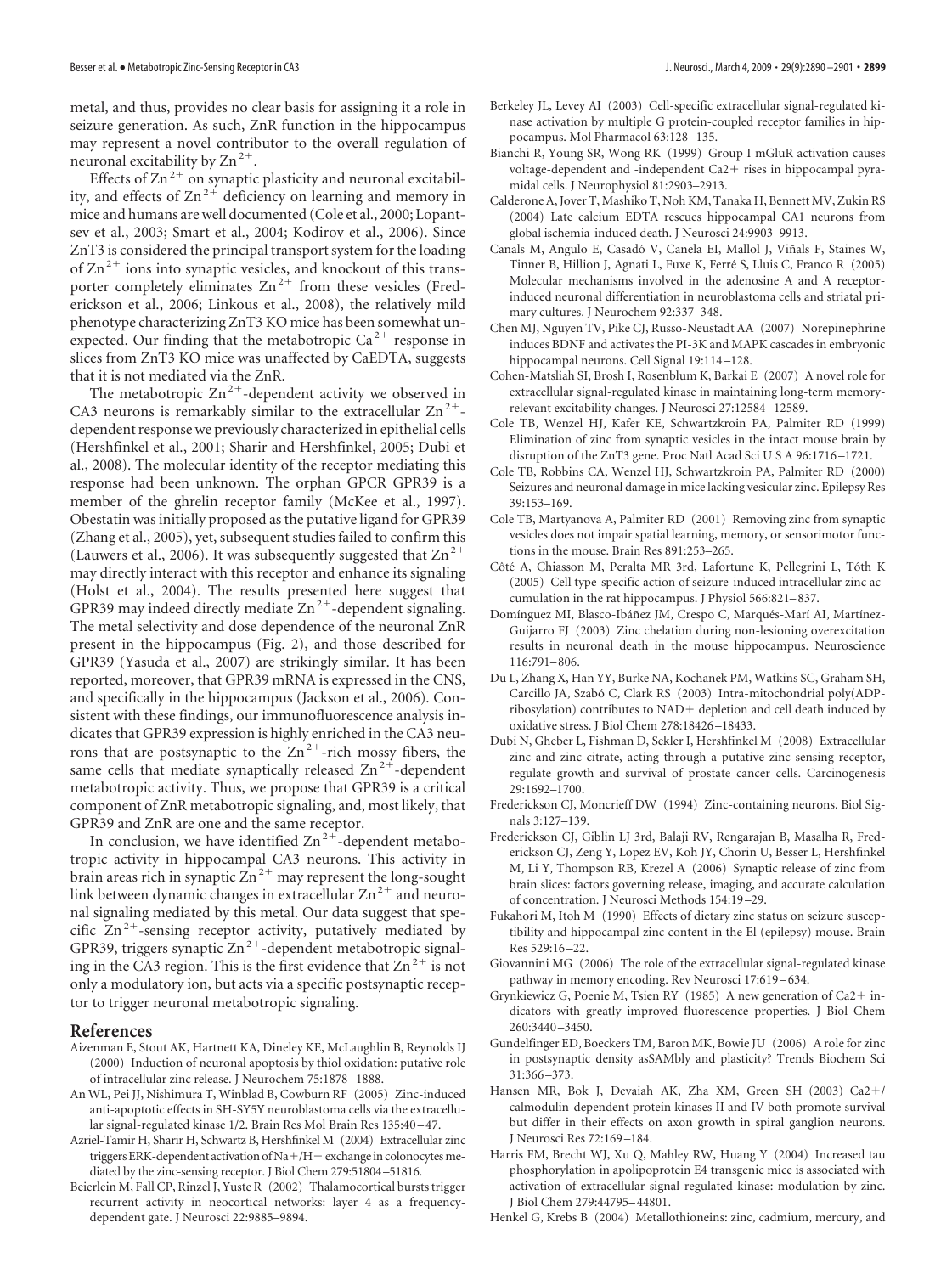copper thiolates and selenolates mimicking protein active site features– structural aspects and biological implications. Chem Rev 104:801–824.

- Hershfinkel M, Moran A, Grossman N, Sekler I (2001) A zinc-sensing receptor triggers the release of intracellular  $Ca2+$  and regulates ion transport. Proc Natl Acad Sci U S A 98:11749 –11754.
- Hinkle PM, Kinsella PA, Osterhoudt KC (1987) Cadmium uptake and toxicity via voltage-sensitive calcium channels. J Biol Chem 262:16333–16337.
- Holst B, Holliday ND, Bach A, Elling CE, Cox HM, Schwartz TW (2004) Common structural basis for constitutive activity of the ghrelin receptor family. J Biol Chem 279:53806 –53817.
- Holst B, Egerod KL, Schild E, Vickers SP, Cheetham S, Gerlach LO, Storjohann L, Stidsen CE, Jones R, Beck-Sickinger AG, Schwartz TW (2007) GPR39 signaling is stimulated by zinc ions but not by obestatin. Endocrinology 148:13–20.
- Hosie AM, Dunne EL, Harvey RJ, Smart TG (2003) Zinc-mediated inhibition of GABA(A) receptors: discrete binding sites underlie subtype specificity. Nat Neurosci 6:362–369.
- Huang YZ, Pan E, Xiong ZQ, McNamara JO (2008) Zinc-mediated transactivation of TrkB potentiates the hippocampal mossy fiber-CA3 pyramid synapse. Neuron 57:546 –558.
- Hwang JJ, Park MH, Choi SY, Koh JY (2005) Activation of the Trk signaling pathway by extracellular zinc: role of metalloproteinases. J Biol Chem 280:11995–12001.
- Izumi Y, Auberson YP, Zorumski CF (2006) Zinc modulates bidirectional hippocampal plasticity by effects on NMDA receptors. J Neurosci 26:7181–7188.
- Jackson VR, Nothacker HP, Civelli O (2006) GPR39 receptor expression in the mouse brain. Neuroreport 17:813–816.
- Kan I, Ben-Zur T, Barhum Y, Levy YS, Burstein A, Charlow T, Bulvik S, Melamed E, Offen D (2007) Dopaminergic differentiation of human mesenchymal stem cells– utilization of bioassay for tyrosine hydroxylase expression. Neurosci Lett 419:28 –33.
- Kapur A, Yeckel M, Johnston D (2001) Hippocampal mossy fiber activity evokes Ca2+ release in CA3 pyramidal neurons via a metabotropic glutamate receptor pathway. Neuroscience 107:59 –69.
- Knöpfel T, Uusisaari M (2008) Modulation of excitation by metabotropic glutamate receptors. Results Probl Cell Differ 44:163–175.
- Kodirov SA, Takizawa S, Joseph J, Kandel ER, Shumyatsky GP, Bolshakov VY (2006) Synaptically released zinc gates long-term potentiation in fear conditioning pathways. Proc Natl Acad Sci U S A 103:15218 –15223.
- Lauwers E, Landuyt B, Arckens L, Schoofs L, Luyten W (2006) Obestatin does not activate orphan G protein-coupled receptor GPR39. Biochem Biophys Res Commun 351:21–25.
- Lengyel I, Fieuw-Makaroff S, Hall AL, Sim AT, Rostas JA, Dunkley PR (2000) Modulation of the phosphorylation and activity of calcium/calmodulindependent protein kinase II by zinc. J Neurochem 75:594 –605.
- Li Y, Hough CJ, Frederickson CJ, Sarvey JM (2001) Induction of mossy fiber->CA3 long-term potentiation requires translocation of synaptically released  $\text{Zn}^2$ <sup>+</sup>. J Neurosci 21:8015–8025.
- Linkous DH, Flinn JM, Koh JY, Lanzirotti A, Bertsch PM, Jones BF, Giblin LJ, Frederickson CJ (2008) Evidence that the ZNT3 protein controls the total amount of elemental zinc in synaptic vesicles. J Histochem Cytochem 56:3–6.
- Lopantsev V, Wenzel HJ, Cole TB, Palmiter RD, Schwartzkroin PA (2003) Lack of vesicular zinc in mossy fibers does not affect synaptic excitability of CA3 pyramidal cells in zinc transporter 3 knockout mice. Neuroscience 116:237–248.
- Luo Y, DeFranco DB (2006) Opposing roles for ERK1/2 in neuronal oxidative toxicity: distinct mechanisms of ERK1/2 action at early versus late phases of oxidative stress. J Biol Chem 281:16436 –16442.
- McKee KK, Tan CP, Palyha OC, Liu J, Feighner SD, Hreniuk DL, Smith RG, Howard AD, Van der Ploeg LH (1997) Cloning and characterization of two human G protein-coupled receptor genes (GPR38 and GPR39) related to the growth hormone secretagogue and neurotensin receptors. Genomics 46:426 –434.
- McLaughlin B, Pal S, Tran MP, Parsons AA, Barone FC, Erhardt JA, Aizenman E (2001) p38 activation is required upstream of potassium current enhancement and caspase cleavage in thiol oxidant-induced neuronal apoptosis. J Neurosci 21:3303–3311.
- Miyamoto E (2006) Molecular mechanism of neuronal plasticity: induction and maintenance of long-term potentiation in the hippocampus. J Pharmacol Sci 100:433–442.
- Nagappan G, Woo NH, Lu B (2008) Ama "zinc" link between TrkB transactivation and synaptic plasticity. Neuron 57:477–479.
- Nakamura T, Nakamura K, Lasser-Ross N, Barbara JG, Sandler VM, RossWN (2000) Inositol 1,4,5-trisphosphate (IP3)-mediated Ca<sup>2+</sup> release evoked by metabotropic agonists and backpropagating action potentials in hippocampal CA1 pyramidal neurons. J Neurosci 20:8365–8376.
- Nicholls RE, Zhang XL, Bailey CP, Conklin BR, Kandel ER, Stanton PK (2006) mGluR2 acts through inhibitory Galpha subunits to regulate transmission and long-term plasticity at hippocampal mossy fiber-CA3 synapses. Proc Natl Acad Sci U S A 103:6380-6385.
- Nimmerjahn A, Kirchhoff F, Kerr JN, Helmchen F (2004) Sulforhodamine 101 as a specific marker of astroglia in the neocortex in vivo. Nat Methods 1:31–37.
- Palmiter RD, Cole TB, Quaife CJ, Findley SD (1996) ZnT-3, a putative transporter of zinc into synaptic vesicles. Proc Natl Acad Sci U S A 93:14934 –14939.
- Paoletti P, Ascher P, Neyton J (1997) High-affinity zinc inhibition of NMDA NR1-NR2A receptors. J Neurosci 17:5711–5725.
- Paoletti P, Vergnano AM, Barbour B, Casado M (2009) Zinc at glutamatergic synapses. Neuroscience 158:126 –136.
- Pitsch J, Schoch S, Gueler N, Flor PJ, van der Putten H, Becker AJ (2007) Functional role of mGluR1 and mGluR4 in pilocarpine-induced temporal lobe epilepsy. Neurobiol Dis 26:623–633.
- Qian J, Noebels JL (2005) Visualization of transmitter release with zinc fluorescence detection at the mouse hippocampal mossy fibre synapse. J Physiol 566:747–758.
- Rachline J, Perin-Dureau F, Le Goff A, Neyton J, Paoletti P (2005) The micromolar zinc-binding domain on the NMDA receptor subunit NR2B. J Neurosci 25:308 –317.
- Rosenblum K, Futter M, Voss K, Erent M, Skehel PA, French P, Obosi L, Jones MW, Bliss TV (2002) The role of extracellular regulated kinases I/II in late-phase long-term potentiation. J Neurosci 22:5432–5441.
- Rosenmund C, Stevens CF (1996) Definition of the readily releasable pool of vesicles at hippocampal synapses. Neuron 16:1197–1207.
- Ruiz A, Walker MC, Fabian-Fine R, Kullmann DM (2004) Endogenous zinc inhibits GABA(A) receptors in a hippocampal pathway. J Neurophysiol 91:1091–1096.
- Sekler I, Moran A, Hershfinkel M, Dori A, Margulis A, Birenzweig N, Nitzan Y, Silverman WF (2002) Distribution of the zinc transporter ZnT-1 in comparison with chelatable zinc in the mouse brain. J Comp Neurol 447:201–209.
- Sensi SL, Jeng JM (2004) Rethinking the excitotoxic ionic milieu: the emerging role of  $Zn(2+)$  in ischemic neuronal injury. Curr Mol Med 4:87–111.
- Sensi SL, Yin HZ, Carriedo SG, Rao SS, Weiss JH (1999) Preferential Zn2 influx through Ca2+-permeable AMPA/kainate channels triggers prolonged mitochondrial superoxide production. Proc Natl Acad Sci U S A 96:2414 –2419.
- Seo SR, Chong SA, Lee SI, Sung JY, Ahn YS, Chung KC, Seo JT (2001) Zn2-induced ERK activation mediated by reactive oxygen species causes cell death in differentiated PC12 cells. J Neurochem 78:600 –610.
- Sharir H, Hershfinkel M (2005) The extracellular zinc-sensing receptor mediates intercellular communication by inducing ATP release. Biochem Biophys Res Commun 332:845–852.
- Smart TG, Hosie AM, Miller PS (2004) Zn2+ions: modulators of excitatory and inhibitory synaptic activity. Neuroscientist 10:432–442.
- Smith IF, Wiltgen SM, Parker I (2009) Localization of puff sites adjacent to the plasma membrane: functional and spatial characterization of  $Ca(2+)$ signaling in SH-SY5Y cells utilizing membrane-permeant caged IP(3). Cell Calcium 45:65–76.
- Tan SE, Chen SS (1997) The activation of calcium/calmodulin-dependent protein kinase II after glutamate or potassium stimulation in hippocampal slices. Brain Res Bull 43:269 –273.
- Tang TS, Tu H, Chan EY, Maximov A, Wang Z, Wellington CL, Hayden MR, Bezprozvanny I (2003) Huntingtin and huntingtin-associated protein 1 influence neuronal calcium signaling mediated by inositol-(1,4,5) triphosphate receptor type 1. Neuron 39:227–239.
- Vogt K, Mellor J, Tong G, Nicoll R (2000) The actions of synaptically released zinc at hippocampal mossy fiber synapses. Neuron 26:187–196.
- Volk LJ, Daly CA, Huber KM (2006) Differential roles for group 1 mGluR subtypes in induction and expression of chemically induced hippocampal long-term depression. J Neurophysiol 95:2427–2438.